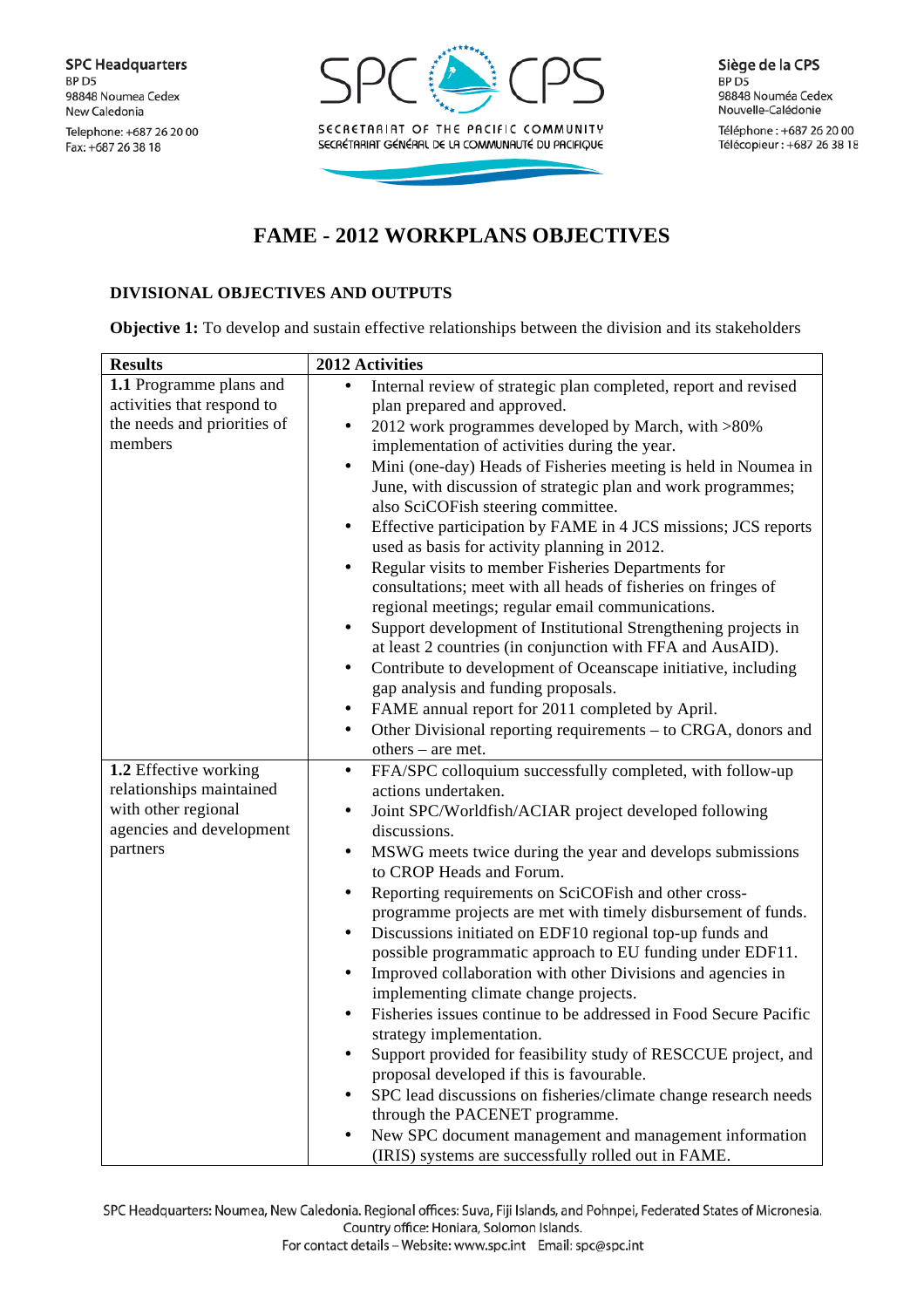| <b>Results</b>                                | 2012 Activities                                                                                |
|-----------------------------------------------|------------------------------------------------------------------------------------------------|
| 2.1: Policy-makers and the                    | FAME communication plan for the period is implemented<br>$\bullet$                             |
| general public are better informed            | in collaboration with Econnect, with any amendments                                            |
| of marine resource issues, climate            | that may be needed.                                                                            |
| change impacts, the importance                | Information materials on careers for women in fisheries<br>$\bullet$                           |
| of fisheries and the need for                 | science prepared and disseminated.                                                             |
| management action                             | At least two new SPC 'policy briefs' on a key fisheries<br>٠                                   |
|                                               | issues written and distributed.                                                                |
|                                               | 4-day workshop on climate change and fisheries held in<br>$\bullet$                            |
|                                               | Noumea.                                                                                        |
|                                               | 4 countries assisted with the preparation of climate<br>$\bullet$                              |
|                                               | change adaptation plans for the fisheries sector.                                              |
|                                               | Awareness materials or policy-related documents are<br>٠                                       |
|                                               | designed and produced for at least three countries or                                          |
|                                               | territories.                                                                                   |
|                                               | All new FAME-produced documents are made available<br>$\bullet$                                |
|                                               | to the general public on SPC website                                                           |
|                                               | FAME and CFP websites are continually updated and                                              |
|                                               | improved.                                                                                      |
|                                               | Regional media are regularly informed of regional marine<br>$\bullet$                          |
|                                               | resource issues, and FAME activities and outputs,                                              |
|                                               | through the provision of press releases, radio interviews                                      |
|                                               | and articles for newspapers/magazines.                                                         |
|                                               | Most country visits by Director will include media<br>$\bullet$                                |
|                                               | releases or interviews                                                                         |
| 2.2 Stakeholders in PICTs are                 | 3 issues of the SPC Fisheries Newsletter are published in<br>$\bullet$                         |
| fully informed of the results of              | English and French in colour.                                                                  |
| SPC activities, and shared                    | 6 issues of SPC's Special Interest Group Information                                           |
| experience and knowledge across<br>the region | Bulletins, related to important marine resource issues, are<br>published in French and English |
|                                               | An updated version of SPC Fisheries Address Book,<br>٠                                         |
|                                               | which gives access to more than 1700 regional fishery-                                         |
|                                               | related contacts, is produced and distributed                                                  |
|                                               | 2011 FAME annual report and other documents required                                           |
|                                               | during the year are laid out, printed and distributed.                                         |
|                                               | An updated fully searchable digital library with all FAME                                      |
|                                               | publications available in digital format is produced on a                                      |
|                                               | DVD, which is distributed throughout the region, and on                                        |
|                                               | SPC's website.                                                                                 |
|                                               | Results of SPC activities are documented in various<br>$\bullet$                               |
|                                               | media, such as the SPC website and the SPC Fisheries                                           |
|                                               | Newsletter                                                                                     |
|                                               | Continue distribution effort to circulate materials                                            |
|                                               | currently held in storage to member countries, including                                       |
|                                               | for vocational training.                                                                       |
|                                               | Project implemented to develop materials to introduce                                          |
|                                               | fisheries into schools curriculum.                                                             |

**Objective 2:** To promote informed policy decisions and public awareness of marine resource issues and climate change in the Pacific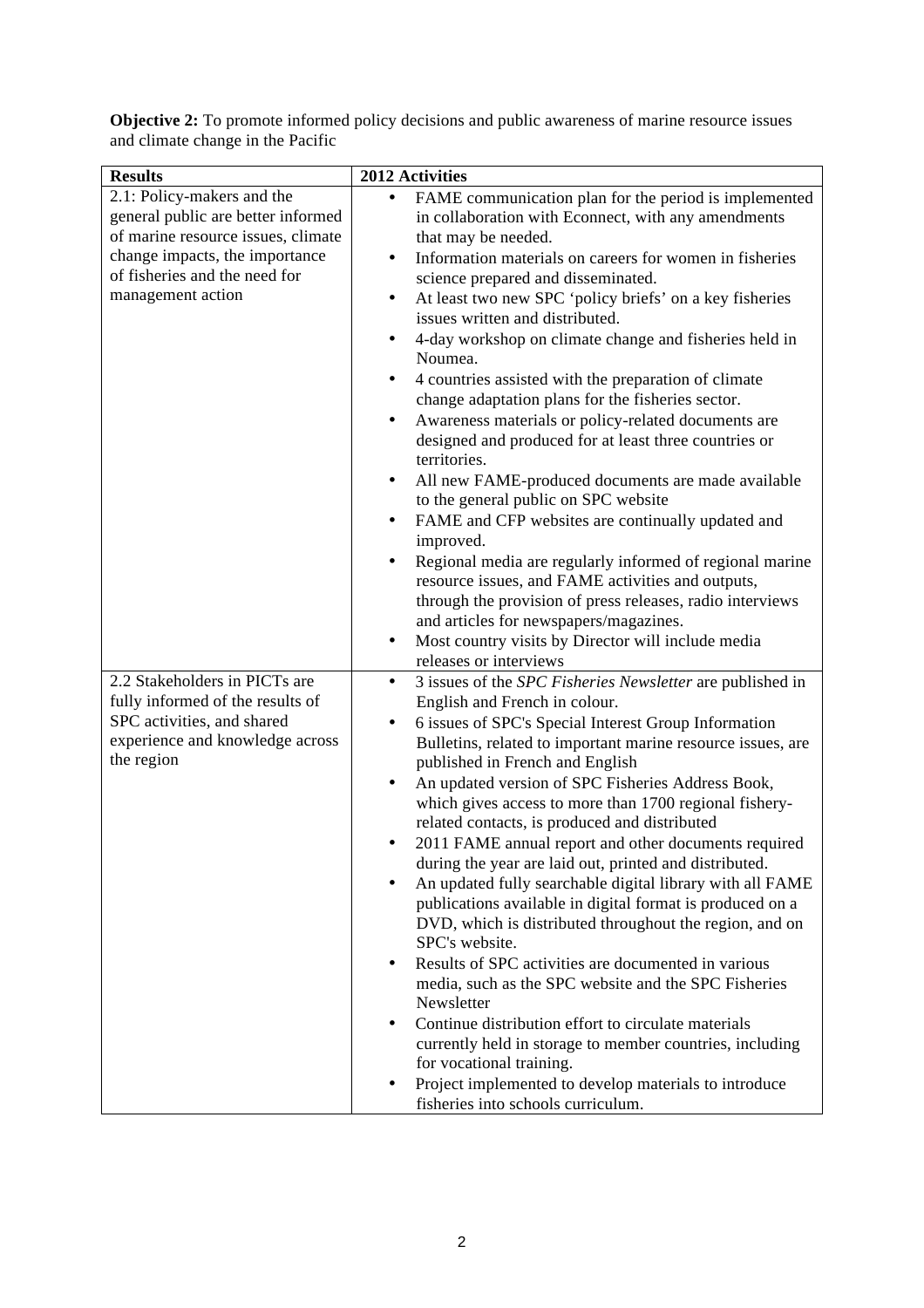## **COASTAL FISHERIES PROGRAMME OBJECTIVES AND OUTPUTS**

**Objective 1:** To assist governments and administrations in the development of scientifically informed and socially achievable coastal fisheries management policies and systems in line with guiding principles of the Apia Policy

| <b>Results</b>                                                                                                                                                                                                                                       | 2012 Activities                                                                                                                                                                                                                                                                                                                                                                                                                                                                                                                                                                                                                                                                                                                                                                                                                                                                                                                                                                                                                                                                                                                                                                                                                                                                                                                                                                                                                                                                                                                                                                                                                                                                                                                                                                                                                                                                                                                                                                                                                                                                                                                                                                                                                                                                                                                                                                                                                                         |
|------------------------------------------------------------------------------------------------------------------------------------------------------------------------------------------------------------------------------------------------------|---------------------------------------------------------------------------------------------------------------------------------------------------------------------------------------------------------------------------------------------------------------------------------------------------------------------------------------------------------------------------------------------------------------------------------------------------------------------------------------------------------------------------------------------------------------------------------------------------------------------------------------------------------------------------------------------------------------------------------------------------------------------------------------------------------------------------------------------------------------------------------------------------------------------------------------------------------------------------------------------------------------------------------------------------------------------------------------------------------------------------------------------------------------------------------------------------------------------------------------------------------------------------------------------------------------------------------------------------------------------------------------------------------------------------------------------------------------------------------------------------------------------------------------------------------------------------------------------------------------------------------------------------------------------------------------------------------------------------------------------------------------------------------------------------------------------------------------------------------------------------------------------------------------------------------------------------------------------------------------------------------------------------------------------------------------------------------------------------------------------------------------------------------------------------------------------------------------------------------------------------------------------------------------------------------------------------------------------------------------------------------------------------------------------------------------------------------|
| 1.1: Assessment of the status of<br>national coastal living marine<br>resource user groups, impact on<br>resource, existing impact<br>management systems, and the<br>current status of the resources<br>themselves, in order to inform<br>management | Undertake at least 2 national workshops/trainings on<br>1.<br>finfish UVC methodologies or spawning aggregation survey<br>techniques<br>Undertake at least 3 national workshops/trainings on<br>2.<br>invertebrate survey methodologies<br>Finalise and publish finfish UVC manual [by 3 <sup>rd</sup> quarter]<br>3.<br>Finalise and publish an invertebrate survey [by $2^{nd}$<br>4.<br>quarter]<br>5.<br>Develop draft survey manuals for market and/or creel<br>surveys<br>6.<br>Field test the new market and/or creel survey methods in 2<br>countries and assess the methodology and conduct capacity<br>building.<br>Set up biological monitoring programs for fin fish in 2<br>7.<br>countries<br>Set up biological monitoring programs for invertebrates in<br>8.<br>2 countries<br>Export database module expanded, and promoted in three<br>9.<br>[new] countries with national databases established<br>10. Database module for market and/or creel surveys<br>developed and tested $(3rd-4th$ quarter)<br>11. Integration of current coastal fisheries management and<br>monitoring document database into the new SPC document<br>management system<br>12. Undertake at least two sub-regional workshops on basic<br>database skills<br>13. Install servers with software in at least 5 countries and<br>provide initial in-country training<br>14. Attachment training (in Noumea or in country) on<br>database operations for staff from at least 2 countries<br>15. National data from monitoring training and subsequent<br>surveys provided from at least 3 countries.<br>16. Expand the current on-line training programme to include<br>the identification of other 1 species groups.<br>17. Attachment training (in Noumea or in country) on GIS use<br>and operations for staff from at least 2 countries (when<br>requested)<br>18. Improve and update existing fish and coral data base to<br>assess impacts of climate change<br>19. Identify and secure funding for ciguatera and algal bloom<br>monitoring training and trials in 2 countries<br>20. Coordinate development of a regional ciguatera<br>monitoring database<br>21. Produce ID cards or posters to support monitoring efforts<br>22. Compile status report of two country's aquarium industry<br>and trade [categorise fishery]<br>23. Feasibility assessment and assistance provided for at least<br>2 countries who don't have an Aquarium industry/trade |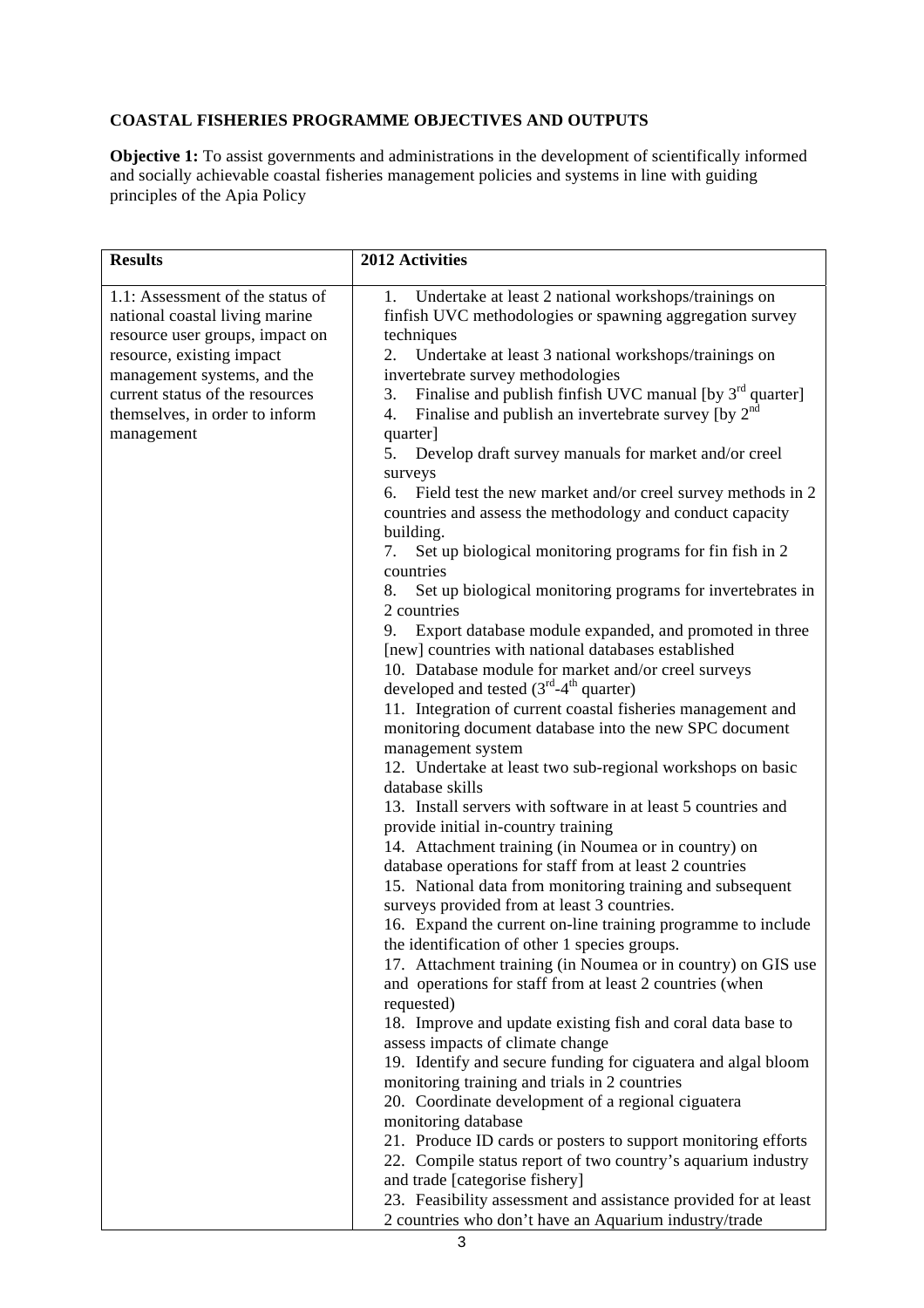|                                                                                                                                                                                                                                                                                                | 24. Respond to at least 2 ad hoc request relating to resources<br>or environmental monitoring<br>25. Produce at least 7 information sheets to assist community-<br>based management in the region.                                                                                                                                                                                                                                                                                                                                                                                                                                                                                                                                                                                                                                                                                                                                                                                                                                                                                                                                                                                                                                                                                       |
|------------------------------------------------------------------------------------------------------------------------------------------------------------------------------------------------------------------------------------------------------------------------------------------------|------------------------------------------------------------------------------------------------------------------------------------------------------------------------------------------------------------------------------------------------------------------------------------------------------------------------------------------------------------------------------------------------------------------------------------------------------------------------------------------------------------------------------------------------------------------------------------------------------------------------------------------------------------------------------------------------------------------------------------------------------------------------------------------------------------------------------------------------------------------------------------------------------------------------------------------------------------------------------------------------------------------------------------------------------------------------------------------------------------------------------------------------------------------------------------------------------------------------------------------------------------------------------------------|
| 1.2: Assistance to members, in<br>partnership with other<br>stakeholders, in developing an<br>appropriate mix of community-<br>based approaches and national<br>management arrangements,<br>incorporation of ecosystem-based<br>principles, and the review of<br>coastal fisheries legislation | Assessment of finfish monitoring and/or survey data<br>1.<br>undertaken for 2 countries and management advice provided<br>Assessment of invertebrate survey and/or monitoring data<br>2.<br>undertaken for 3 countries and management advice provided<br>Provide management advice and develop plans for specific<br>3.<br>fisheries in at least 4 countries<br>4. Review, develop legislation, regulations focusing on coastal<br>fisheries for at least's 3 counties with the completion and<br>endorsement of at least one legislation or regulation.                                                                                                                                                                                                                                                                                                                                                                                                                                                                                                                                                                                                                                                                                                                                 |
| 1.3: Assistance to members in<br>assessing impacts of climate<br>change on marine environments<br>and assisting coastal communities<br>to respond effectively to climate<br>change                                                                                                             | 1. Monitoring field work for effects of climate change in 2<br>countries [baseline assessment]:<br>2. Baseline monitoring for effects of Climate Change baseline<br>reports completed for 4 sites<br>3. Temperature loggers installed in 2 new sites<br>4. Mentor and train at least 2 Pacific Island young<br>professional working in the section in conducting different<br>survey methodologies, data analysis and reporting.<br>5. Identify countries and sites within countries to establish<br>pilot sites, develop a work plan and commence discussions<br>with communities in all 8 sites.<br>6. Undertake assessment of land and marine based resource<br>use in consultation with LRD in 5 communities and identify<br>what is adversely affecting the marine environment.<br>7. Develop adaptation strategies through stakeholder<br>consultations in at least 3 communities.<br>8. Coordinate the implementing of adaptation activities with at<br>least 2 communities including the development of<br>community-based management arrangements and<br>monitoring programmes.<br>9. Provide input and advice to incorporate climate change<br>considerations into sector policies.<br>10. Attachment training for compiling community-based<br>management activities to CEAFM |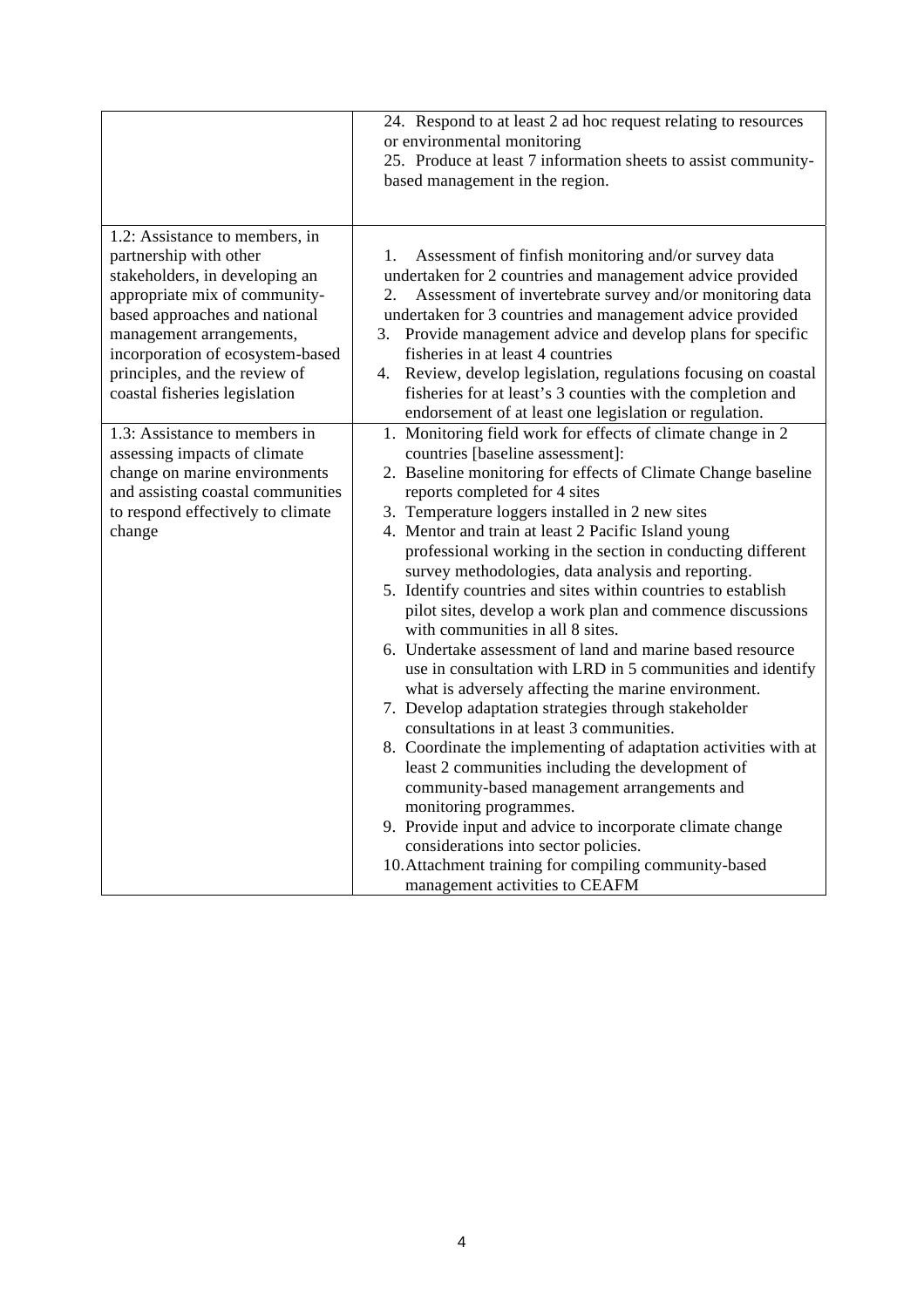**Objective 2:** To provide a regional framework for sustainable aquaculture, in the areas of planning, research, development and trade, for Pacific Island governments, private enterprises and other stakeholders

| <b>Results</b>                                                                                                                                                                                                                                                                     | 2012 Activities                                                                                                                                                                                                                                                                                                                                                                                                                                                                                                                                                                                                                                                                                                                                                                                                                                                                                                                                                                                                                                                                                                                                                                                                                                                                                                                                                                                                                                                                                    |
|------------------------------------------------------------------------------------------------------------------------------------------------------------------------------------------------------------------------------------------------------------------------------------|----------------------------------------------------------------------------------------------------------------------------------------------------------------------------------------------------------------------------------------------------------------------------------------------------------------------------------------------------------------------------------------------------------------------------------------------------------------------------------------------------------------------------------------------------------------------------------------------------------------------------------------------------------------------------------------------------------------------------------------------------------------------------------------------------------------------------------------------------------------------------------------------------------------------------------------------------------------------------------------------------------------------------------------------------------------------------------------------------------------------------------------------------------------------------------------------------------------------------------------------------------------------------------------------------------------------------------------------------------------------------------------------------------------------------------------------------------------------------------------------------|
| 2.1: Improved regional and<br>national capacity for strategic<br>policy, planning and<br>administration to establish clear<br>priorities and enable the<br>aquaculture sector to meet current<br>and future needs, with the<br>guidance of the SPC aquaculture<br>action plan 2007 | Provide assistance on completion, development and review<br>1.<br>of National Aquaculture Plan in 5 countries: Nauru [RJ], Fiji<br>[TP], Cook Is [TP], Samoa [TP, RG], FSM [RJ]<br>Develop policy briefs on outcome of regional aquaculture<br>2.<br>assessments studies.<br>Finalise review of SPC regional aquaculture strategy.<br>3.<br>Carryout Aquaculture Programme Mission trips<br>4.<br>needs<br>assessment to North Pacific Countries.<br>Initiate development of an SPC Aquaculture database<br>5.<br>Maintain Aquaculture Portal update with statistics, market<br>6.<br>notices including Aquaculture Section activities<br>Participate<br>in regional and subregional<br>7.<br>aquaculture<br>conferences and workshops: FAO-COFI [TP], NACA [RJ],<br>Australasian Aquaculture Conference [RG, TP, AS], MSG<br>Development of a framework of collaboration in aquaculture<br>8.<br>for Melanesian Spearhead Group Members (MSG)<br>Provide aquaculture legislative support to three Pacific Island<br>9.<br>Countries<br>10. Collaborate<br>with<br>sub-regional, regional<br>and<br>partner<br>organisations on cooperation in aquaculture development and<br>management.                                                                                                                                                                                                                                                                                                          |
| 2.2: Increased skills and<br>knowledge base in the SPC<br>region and its member countries<br>and territories, so as to maximise<br>the return on investments in<br>aquaculture through innovative,<br>profitable and sustainable<br>approaches                                     | Ensure outcomes of SPC independent studies, conference<br>1.<br>and workshop proceedings are finalised and published<br>Collaborate with WorldFish in implementing ACIAR funded<br>2.<br>milkfish culture project in Solomon Islands<br>Develop national capacity through providing supervision to 3<br>3.<br>Pacific Island students on country specific projects (e.g. three<br>Solomon Is students under the ACIAR funded milkfish<br>culture project in Solomon Islands<br>Collaborate with IFREMER (French Research Institute for<br>4.<br>Exploitation of the Sea) in a joint project for aquaculture<br>feeds from tuna fish meal in New Caledonia, Fiji Islands and<br><b>PNG</b><br>Maintain a watching brief on freshwater fisheries and<br>5.<br>opportunities for culture based fisheries<br>Develop regional (key commodities) and national (e.g. New<br>6.<br>Caledonia) specific fact sheets on aquaculture commodities.<br>Provide technical assistance to shrimp industry in New<br>7.<br>Caledonia.<br>Provide technical assistance and support to JICA funded<br>8.<br>Phase II Grace of the Sea Project in Vanuatu.<br>Provide technical assistance to<br>sandfish<br>9.<br>(broodstock)<br>management, breeding strategies, larval rearing, nursery<br>techniques and grow-out approaches) and seaweed trials in<br>Kiribati.<br>Provide technical assistance establishment of mariculture<br>10.<br>hatchery facilities in 3 countries (e.g. New Caledonia, Samoa<br>& PNG). |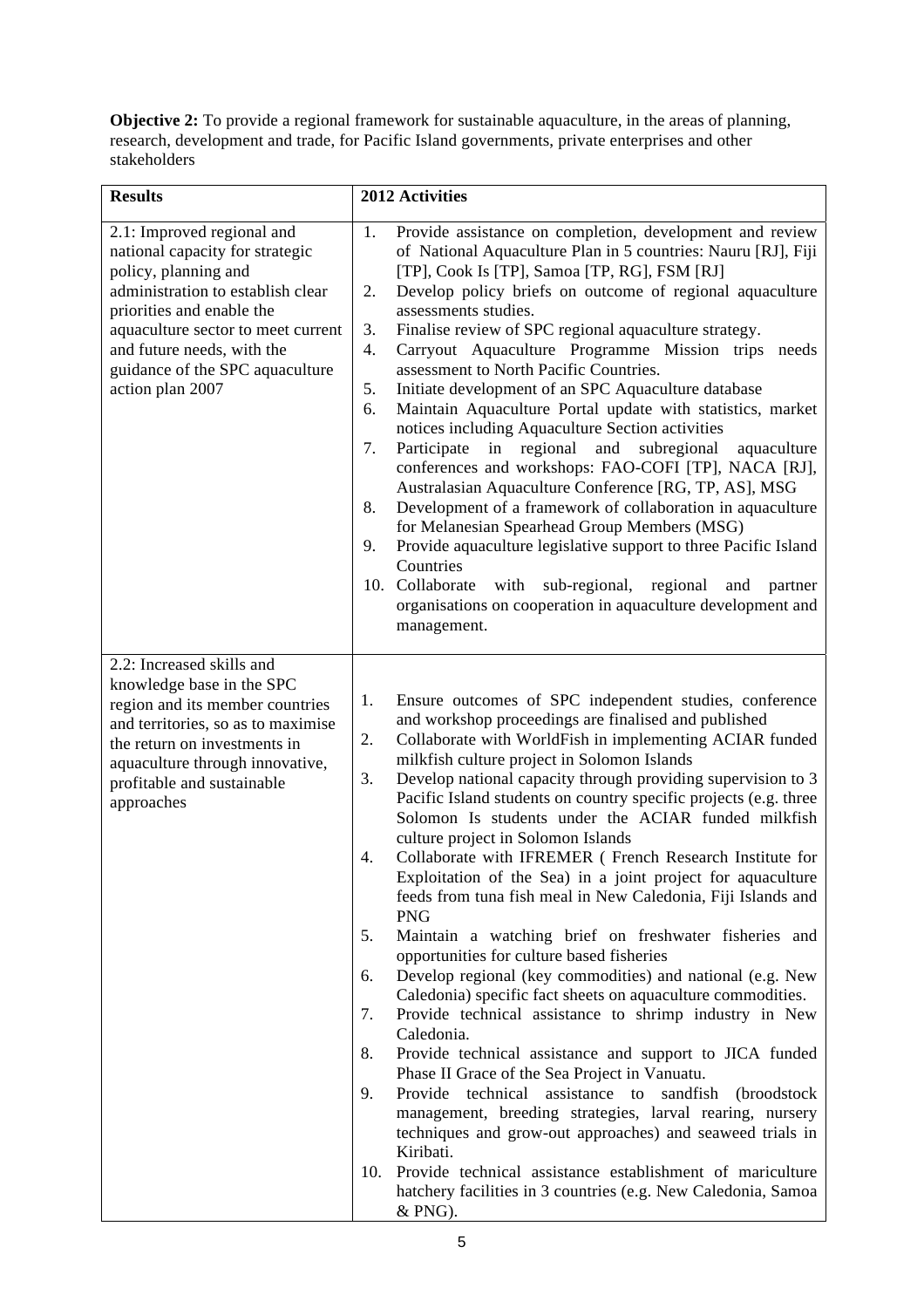|                                                                                                                                                                 | 12.<br>15.<br>16.                                         | 11. Provide technical assistance, hatchery and ponds trials of the<br>Eastern strain of Macrobrachium rosenbergii native to PNG<br>under ACIAR and IACT projects.<br>Provide technical assistance, expert consultation and<br>development assistance to identified projects under IACT.<br>13. Provide technical assistance to scallop and lobster projects in<br>New Caledonia.<br>14. Provide training to PICTs via sub-regional workshops in<br>seaweed farming, fish broodstock management, fish-feeds<br>formulation and production, and milkfish capture-based<br>culture<br>Construct and operate a prototype Aquaponics Unit at SPC<br>Suva, as a demonstration of new and innovative techniques<br>that conserve and recycle water<br>Facilitate attachment training for up to two member<br>countries: French Polynesia (disease and diagnosis training<br>in US) and Samoa (freshwater aquaculture training in Fiji).                                                                                                                                                                                                                                                                                                          |
|-----------------------------------------------------------------------------------------------------------------------------------------------------------------|-----------------------------------------------------------|-------------------------------------------------------------------------------------------------------------------------------------------------------------------------------------------------------------------------------------------------------------------------------------------------------------------------------------------------------------------------------------------------------------------------------------------------------------------------------------------------------------------------------------------------------------------------------------------------------------------------------------------------------------------------------------------------------------------------------------------------------------------------------------------------------------------------------------------------------------------------------------------------------------------------------------------------------------------------------------------------------------------------------------------------------------------------------------------------------------------------------------------------------------------------------------------------------------------------------------------|
| 2.3: Competent authorities<br>established and/or supported,<br>using science-based approaches<br>to manage aquatic biosecurity<br>risks and to facilitate trade | 1.<br>2.<br>3.<br>4.<br>5.<br>6.<br>7.<br>8.<br>9.<br>10. | Provide desktop advise on introductions and quarantine<br>requirements on aquaculture where needed.<br>Undertake risk analysis for sandfish introduction in Kiribati<br>and cobia introduction in PNG.<br>Regional workshop to assist PICTs on OIE reporting of live<br>aquatics to EU.<br>Aquaculture portal is updated with trade statistics (official<br>and provisional).<br>Provide assistance to two Pacific Island countries on aquatic<br>biosecurity (Vanuatu, PNG).<br>Provide support for development of a Micronesia sub-<br>regional biosecurity framework.<br>Provide country specific training<br>diagnosis<br>on<br>and<br>management of health problems in aquaculture in two<br>countries (Kiribati, Fiji).<br>Mini Workshop to develop SPC regional biosecurity<br>framework.<br>Workshop on Aquatic Species Introductions (FAO-SPC-<br>CBD).<br>Provide on-going technical advice and assistance<br>on<br>quarantine requirements<br>on species introduction<br>for<br>Aquaculture<br>11. Compile importation standards and requirements in key<br>export markets for aquaculture products.<br>12. Facilitate<br>assistance<br>Aquaculture<br>Associations,<br>to<br>Cooperatives to promote aquaculture development. |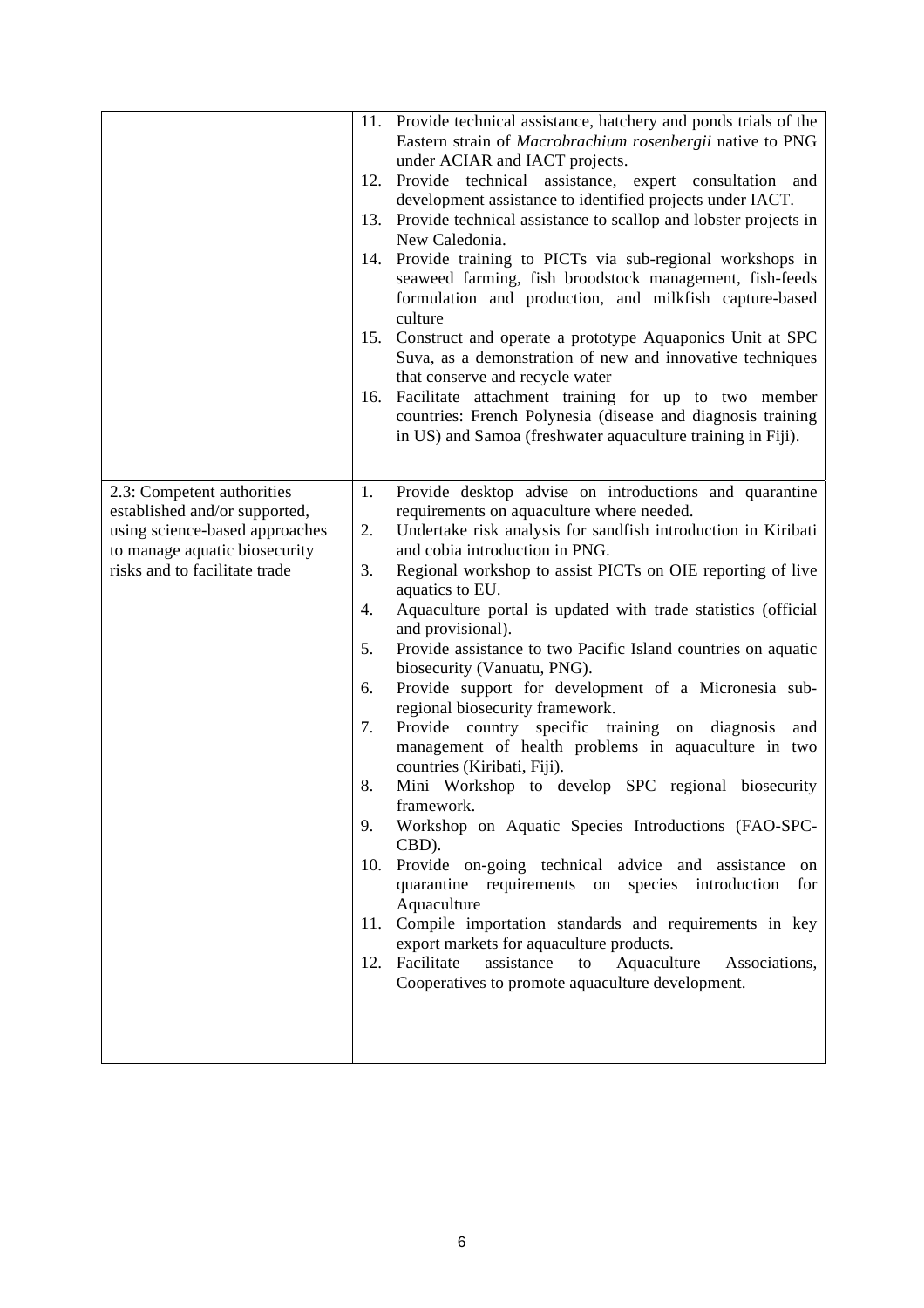| <b>Results</b>                                                                                                                                                | 2012 Activities                                                                                                                                                                                                                                                                                                                                                                                                                                                                                                                                                                                                                                                                                                                                                                                                                                                                                                                                                                                                                                                                                                                                                                                                                                                                                                                                                                                                                                                                                                                                                                                                                                                                                                                                                                                                                                                                                                                                                                                                                                                                                                                                                                                                                                                                                                                                                                                                                                         |
|---------------------------------------------------------------------------------------------------------------------------------------------------------------|---------------------------------------------------------------------------------------------------------------------------------------------------------------------------------------------------------------------------------------------------------------------------------------------------------------------------------------------------------------------------------------------------------------------------------------------------------------------------------------------------------------------------------------------------------------------------------------------------------------------------------------------------------------------------------------------------------------------------------------------------------------------------------------------------------------------------------------------------------------------------------------------------------------------------------------------------------------------------------------------------------------------------------------------------------------------------------------------------------------------------------------------------------------------------------------------------------------------------------------------------------------------------------------------------------------------------------------------------------------------------------------------------------------------------------------------------------------------------------------------------------------------------------------------------------------------------------------------------------------------------------------------------------------------------------------------------------------------------------------------------------------------------------------------------------------------------------------------------------------------------------------------------------------------------------------------------------------------------------------------------------------------------------------------------------------------------------------------------------------------------------------------------------------------------------------------------------------------------------------------------------------------------------------------------------------------------------------------------------------------------------------------------------------------------------------------------------|
| 3.1: Subsistence, artisanal, sport<br>and industrial fishing activities<br>within the sustainable production<br>level of the available fisheries<br>resources | Technical and training assistance to at least 5 fishing<br>1.<br>associations under the DevFish-2 project<br>2. Fishing association sustainability study completed and results<br>presented at regional workshop<br>3. Development of strategic plans facilitated for PITIA and at<br>least 3 national associations<br>4. Establishment of PNA crewing liaison office facilitated<br>Small Fishing Operation course developed for Kiribati<br>5.<br>Maritime Training Center<br>Solomon Islands University internship with industry<br>6.<br>organized<br>7. Networking of tuna industry and fishing associations<br>supported<br>8. DevFish-2 project steering committee meeting and SPC/FFA<br>work programming meetings held; 6-monthly reporting to EU<br>done<br>DevFish-2 project communication strategy implemented with<br>9.<br>assistance from Econnect including media articles and press<br>releases, regular project newsletters, webpage updates,<br>development of discussion forum<br>10. DevFish-2 project visibility enhanced through production of<br>brochure, DVD and various promotional materials<br>11. FAME represented and inputs provided at at least one JCS<br>scoping mission<br>12. FAME represented on steering committee for NZAID<br>Regional Fisheries Training Programme<br>13. SPC and region represented in development process for<br>FAO's Voluntary Guidelines for Small Scale Fisheries (VG-<br>SSF); regional VG-SSF meeting facilitated<br>14. Regional safety, fishing and fisheries economics course for<br>Fisheries Officers implemented (Vanuatu)<br>15. Two pilot fisheries diversification projects implemented:<br>bagan baitfishing and diamond-back squid fishing<br>16. FAD projects and associated capacity development in at least<br>5 PICTs; FAD programme management advice/technical<br>assistance provided to at least 3 more PICTs<br>17. FAD fishing skills workshops in at least two PICTs<br>18. Small boat safety training conducted with parallel counterpart<br>training in at least 2 PICTs<br>19. Technical assistance and training in coastal sport fishing<br>organized in at least 2 PICTs<br>20. Introduction of Fisheries and Climate Change in TVET/school<br>curriculum facilitated in at least one PICT - collaboration<br>with GIZ CCCPIR<br>21. At least 5 new resource materials produced and distributed<br>22. NFDS web portal updated on an ongoing basis; regular |
| 3.2: Resource materials, advice                                                                                                                               | contributions to SPC Fisheries Newsletter<br>Technical assistance provided to Competent Authority in at<br>1.                                                                                                                                                                                                                                                                                                                                                                                                                                                                                                                                                                                                                                                                                                                                                                                                                                                                                                                                                                                                                                                                                                                                                                                                                                                                                                                                                                                                                                                                                                                                                                                                                                                                                                                                                                                                                                                                                                                                                                                                                                                                                                                                                                                                                                                                                                                                           |
| and training in appropriate fishing                                                                                                                           | least 5 PICTs                                                                                                                                                                                                                                                                                                                                                                                                                                                                                                                                                                                                                                                                                                                                                                                                                                                                                                                                                                                                                                                                                                                                                                                                                                                                                                                                                                                                                                                                                                                                                                                                                                                                                                                                                                                                                                                                                                                                                                                                                                                                                                                                                                                                                                                                                                                                                                                                                                           |
| techniques and technologies                                                                                                                                   | 2. Regional auditors training course organized, with teaching                                                                                                                                                                                                                                                                                                                                                                                                                                                                                                                                                                                                                                                                                                                                                                                                                                                                                                                                                                                                                                                                                                                                                                                                                                                                                                                                                                                                                                                                                                                                                                                                                                                                                                                                                                                                                                                                                                                                                                                                                                                                                                                                                                                                                                                                                                                                                                                           |
|                                                                                                                                                               | inputs                                                                                                                                                                                                                                                                                                                                                                                                                                                                                                                                                                                                                                                                                                                                                                                                                                                                                                                                                                                                                                                                                                                                                                                                                                                                                                                                                                                                                                                                                                                                                                                                                                                                                                                                                                                                                                                                                                                                                                                                                                                                                                                                                                                                                                                                                                                                                                                                                                                  |
|                                                                                                                                                               | Two other regional workshops facilitated: OIE workshop with<br>3.                                                                                                                                                                                                                                                                                                                                                                                                                                                                                                                                                                                                                                                                                                                                                                                                                                                                                                                                                                                                                                                                                                                                                                                                                                                                                                                                                                                                                                                                                                                                                                                                                                                                                                                                                                                                                                                                                                                                                                                                                                                                                                                                                                                                                                                                                                                                                                                       |

**Objective 3:** To develop sustainable nearshore fisheries in PICTs to provide food security, livelihoods, economic growth and climate change adaptation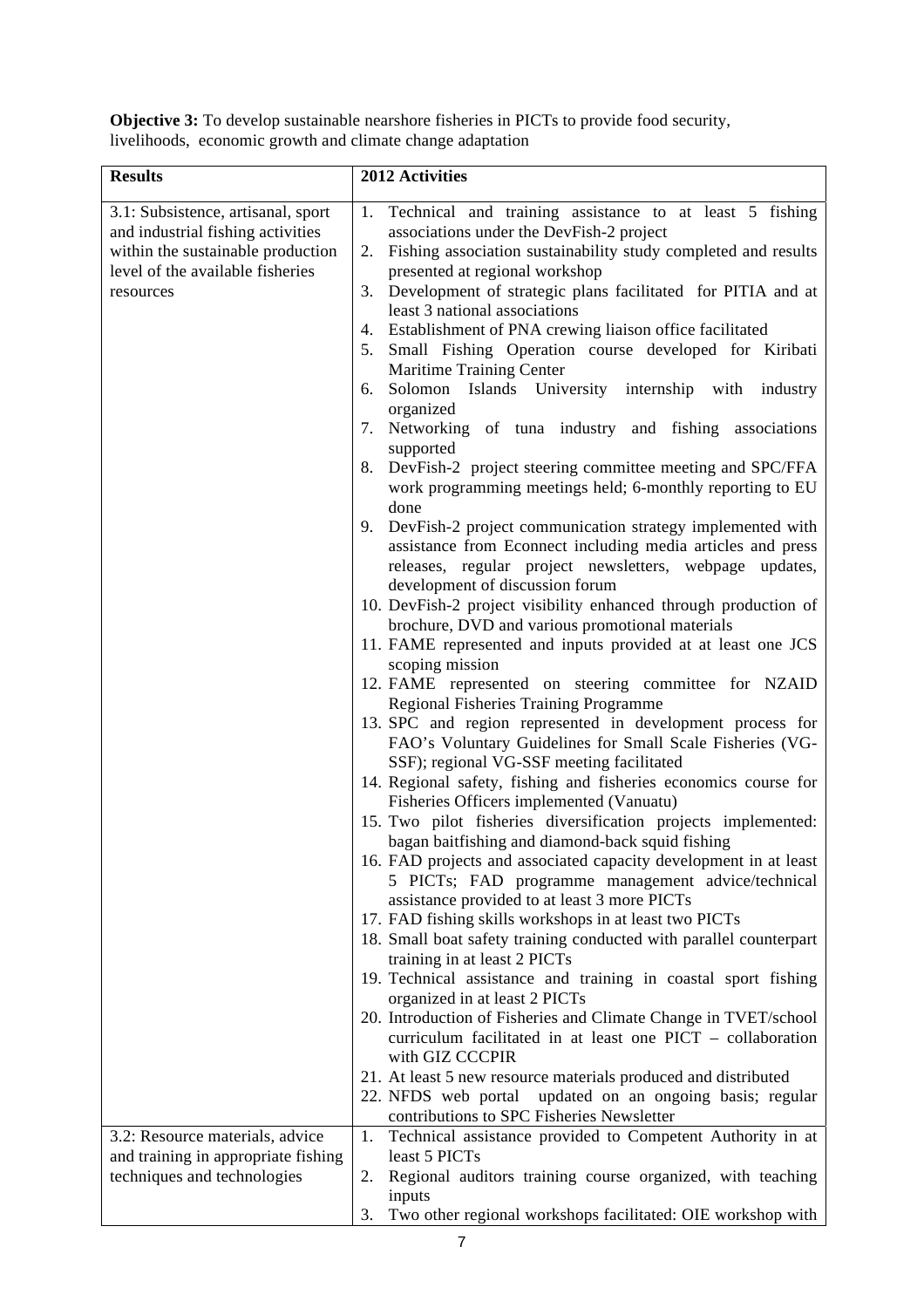|                                | Aquaculture Section and EU/TRACE workshop with CFSMS                                      |
|--------------------------------|-------------------------------------------------------------------------------------------|
|                                | 4. Inputs into development of seafood technology programme                                |
|                                | for PNG University of Technology                                                          |
|                                | Training curriculum on thermal process canning operation<br>5.                            |
|                                | developed                                                                                 |
|                                | Training in thermal process canning operation conducted in at<br>6.<br>least one PICT     |
|                                | 7. HACCP training courses conducted in at least 2 PICTs                                   |
|                                | 8. HACCP plans developed or revised for at least 3 fish<br>processing enterprises         |
|                                | 9. ISO22000 Food Safety Management System introduced at one<br>fish processing enterprise |
|                                | 10. Thermal process equipment provided to PNG National                                    |
|                                | Fisheries College (cost-shared)                                                           |
|                                | 11. Fish silage projects supported in at least 3 PICTs; regional                          |
|                                | workshop on fish waste utilization organized                                              |
|                                | 12. Training in onboard fish handling provided to local fishers in                        |
|                                | at least 2 PICTs                                                                          |
| 3.3: Optimum benefits from the | 1. Economic assessment of fisheries and/or aquaculture projects                           |
| resource through improved      | conducted in at least 3 PICTs                                                             |
| seafood quality standards and  | 2. Advice given to improve economic profitability to at least 3                           |
| value-adding                   | fisheries and/or aquaculture enterprises                                                  |
|                                | Development proposals assessed for economic viability in at<br>3.                         |
|                                | least 2 PICTs                                                                             |
|                                | 4. Economic inputs into at least 3 regional studies and/or                                |
|                                | national development plans<br>5.                                                          |
|                                | Inputs into the development of at least 3 economic<br>surveys/data collection systems     |
|                                | 6. Financial management training workbook produced                                        |
|                                | At least 4 training courses in financial management,<br>7.                                |
|                                | economics, project management and governance conducted                                    |
|                                | 8. At least one more fishery economics material produced                                  |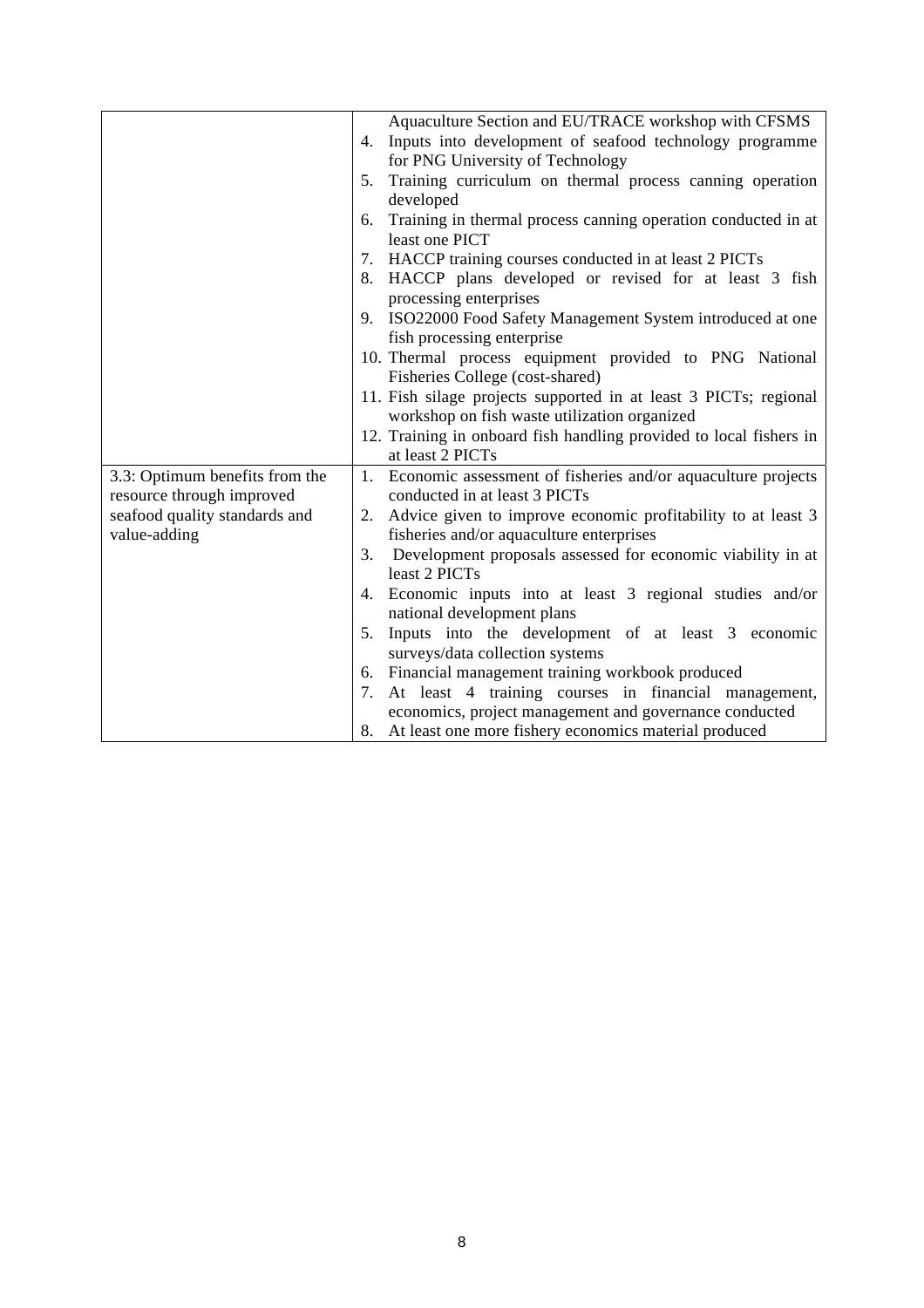## **OCEANIC FISHERIES PROGRAMME OBJECTIVES AND OUTPUTS**

**Objective 1:** To provide high-quality scientific information and advice for regional and national fisheries management authorities on the status of, and fishery impacts on, stocks targeted or otherwise impacted by regional oceanic fisheries.

| Regional stock assessments<br>1. Conduct stock assessments South Pacific albacore tuna,<br>striped marlin, and oceanic whitetip and silky sharks.<br>Analyses.<br>2. Prepare assessment inputs for blue and mako sharks in the<br>Southwest Pacific.<br>Undertake analyses to inform consideration of target and<br>limit reference points and harvest control rules.<br>4. Evaluate the performance of WCPFC conservation and<br>management measures.<br>5. Produce the annual Tuna Fisheries Assessment Report.<br>Stock assessment research and development |
|----------------------------------------------------------------------------------------------------------------------------------------------------------------------------------------------------------------------------------------------------------------------------------------------------------------------------------------------------------------------------------------------------------------------------------------------------------------------------------------------------------------------------------------------------------------|
|                                                                                                                                                                                                                                                                                                                                                                                                                                                                                                                                                                |
| 6. Release of versions of TUMAS that incorporate time area<br>closures for the purse seine fisheries.<br>Conduct analyses of catch per unit effort (CPUE), size and<br>7.<br>tagging data in support of regional tuna stock assessment<br>Continue development (in particular to support multi-<br>species applications and management-related projection<br>analyses), testing and documentation on the MULTIFAN-<br>CL stock assessment software, with updated software and<br>documentation posted on www.multifan-cl.org                                   |
| FFA support<br>1. Provide scientific support to the bioeconomic evaluation<br>of management options<br>2. Provide scientific support to the evaluation of potential<br>management options<br>3. Provide<br>scientific<br>US<br>Tuna<br>support<br>Treaty<br>to<br>consultations and negotiations<br>4. Communicate the information on management-related<br>scientific work conducted for FFA                                                                                                                                                                  |
| PNA support<br>5. Provide scientific information and analyses in support of<br>the development of the longline vessel days scheme<br>Provide scientific information and analyses in support of<br>the implementation of the purse seine vessel days scheme<br>7. Provide scientific information and analyses to support the<br>MSC certification conditions for the purse seine fisheries                                                                                                                                                                      |
|                                                                                                                                                                                                                                                                                                                                                                                                                                                                                                                                                                |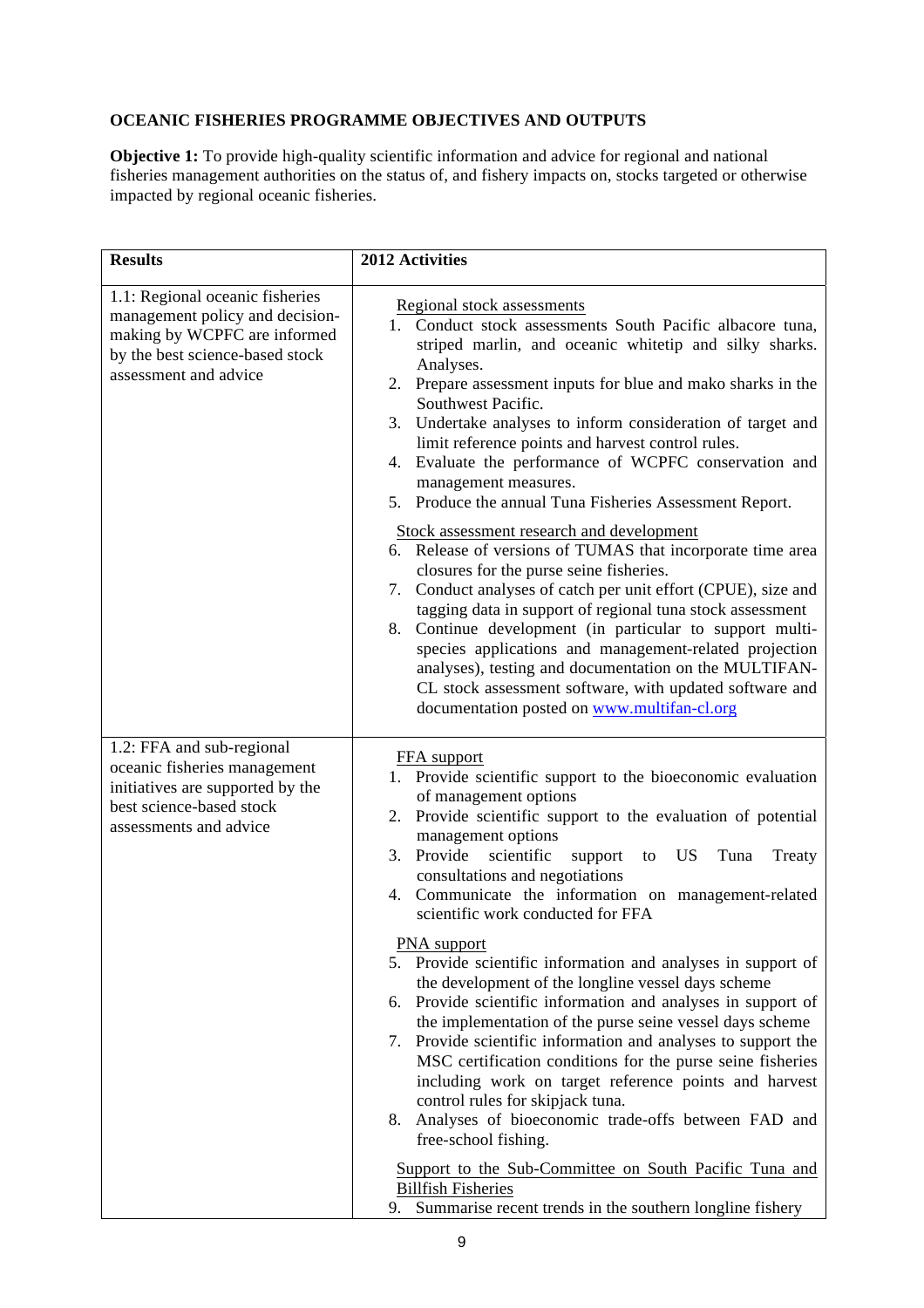|                                                                                                                                                                     | 10. Conduct simulation studies into the impacts of various<br>reference points for south Pacific albacore, including the<br>development of harvest controls rules. Analyses should<br>draw on economic information where possible.<br>11. Providing the necessary data summaries to support the<br>SC-SPTBF's deliberation of allocation options<br>and<br>attending in-country workshops as required.<br>12. Continued research into oceanographic impacts<br>and<br>potential range contraction of tropical tuna species.<br>Support for Te Vaka Moana<br>13. Similar to SC-SPTBF. |
|---------------------------------------------------------------------------------------------------------------------------------------------------------------------|--------------------------------------------------------------------------------------------------------------------------------------------------------------------------------------------------------------------------------------------------------------------------------------------------------------------------------------------------------------------------------------------------------------------------------------------------------------------------------------------------------------------------------------------------------------------------------------|
| 1.3: National tuna oceanic<br>fisheries policy and decision-<br>making by SPC MEMBERS are<br>informed by the best science-<br>based stock assessments and<br>advice | <b>National Tuna Fisheries Status Reports</b><br>1. Finalize NTFSRs for Kiribati, Solomon Islands, and the<br>Cook Islands.<br>2. Complete NTFSRs in the new format for at least three of<br>Cook Islands, Tuvalu, Solomon Islands, Fiji, CNMI and<br>American Samoa<br>3. Enhance secure national web pages containing updatable<br>information of fishery trends and stock status information.                                                                                                                                                                                     |
|                                                                                                                                                                     | <b>Issue Specific National Reports</b><br>4. Analyses of FAD closure impacts, including bioeconomic<br>considerations, for FSM, Kiribati, Nauru, Marshall Island,<br>Papua New Guinea, Solomon Islands, and Tuvalu.<br>Analysis of potential interactions between artisanal and<br>5.<br>commercial fisheries for the Cook Islands, Kiribati,<br>Nauru, Tuvalu, Tokelau, and Vanuatu.                                                                                                                                                                                                |
|                                                                                                                                                                     | Support for development of National Tuna Management<br>plans and associated instruments<br>6. Provide technical support to national tuna management<br>plan development in Fiji (including support for the MSC<br>process and bioeconomic modelling), American Samoa,<br>CNMI, and Guam.<br>7. Respond to <i>ad hoc</i> requests for scientific information and<br>analyses in support of national tuna management                                                                                                                                                                   |
| 1.4: Enhanced capacity of SPC<br>MEMBERS to interpret stock<br>assessment information and<br>advice                                                                 | Attachments<br>1. Complete attachments of fishery officers for at least two<br>from Fiji, CNMI, and American Samoa.<br>Support of member participation at regional meetings<br>2.<br>3. Contribute to briefing material and talking points for<br>WCPFC SC8 and WCPFC8 and 9 (led by FFA)                                                                                                                                                                                                                                                                                            |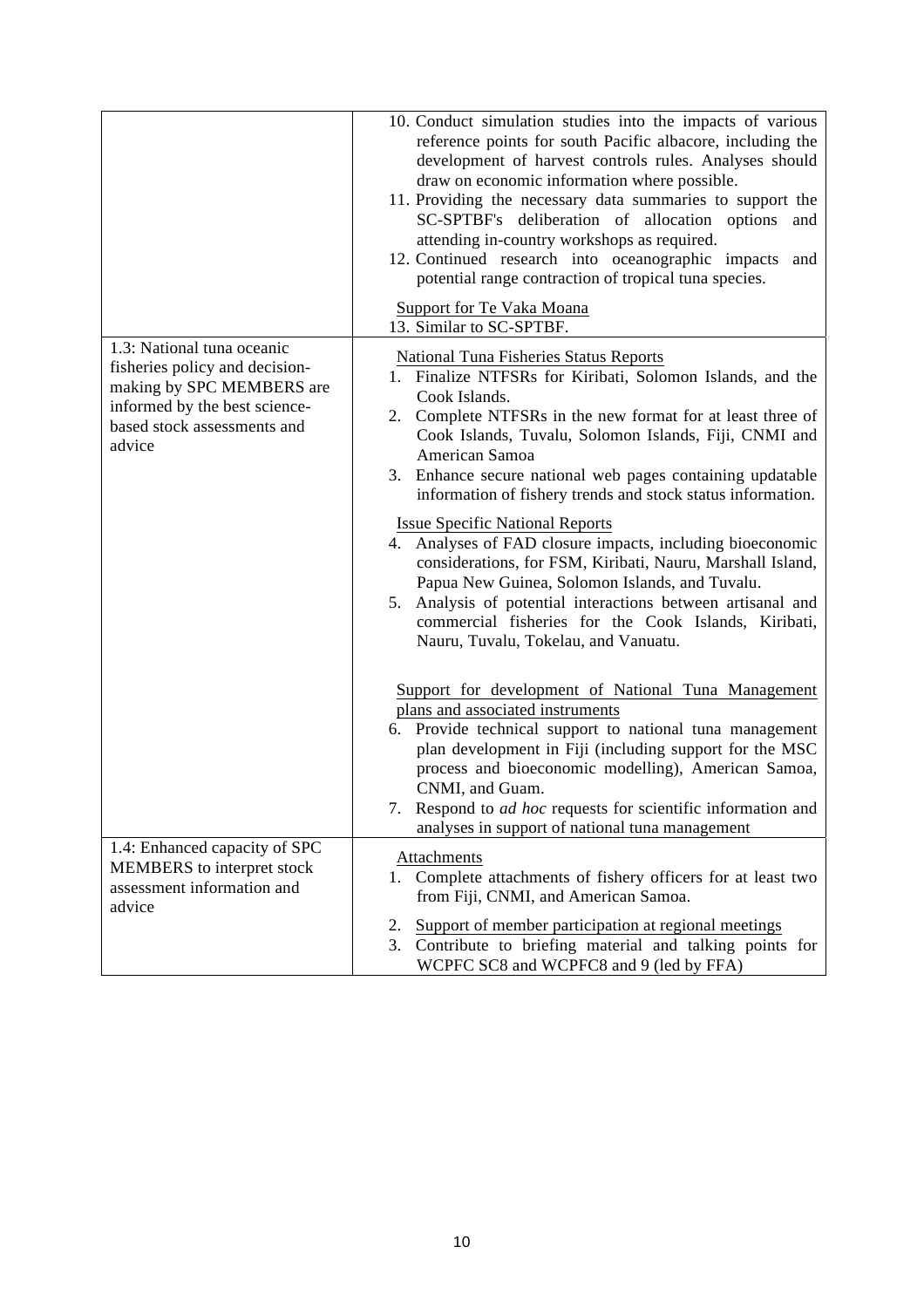**Objective 2:** To provide high-quality fishery monitoring services, analysis services and capacity development to support the management of oceanic fisheries by regional, sub-regional and national fisheries management authorities.

| <b>Results</b>                                                                                                                                        | 2012 Activities                                                                                                                                                                                                                                                                                                                                                                                                                                                                                                                                                                                                  |  |  |
|-------------------------------------------------------------------------------------------------------------------------------------------------------|------------------------------------------------------------------------------------------------------------------------------------------------------------------------------------------------------------------------------------------------------------------------------------------------------------------------------------------------------------------------------------------------------------------------------------------------------------------------------------------------------------------------------------------------------------------------------------------------------------------|--|--|
| 2.1: WCPFC is provided with<br>efficient and cost-effective<br>fishery monitoring and analytical<br>services to support regional<br>oceanic fisheries | Purse seine species and size composition<br>1. Conduct paired spill and grab sampling experiments on at<br>least 10 purse seine trips<br>2. Conduct an at-sea video monitoring trial on a purse seiner<br>and evaluate the potential utility in routine catch<br>monitoring<br>3. Using all available data, update the estimation of<br>selectivity bias based on paired spill and grab samples<br>collected by observers on purse seiners<br>Provide estimates of purse-seine catch composition by<br>4.<br>species and size, based on observer grab samples<br>corrected for selectivity bias                  |  |  |
|                                                                                                                                                       | Non-target species<br>5. Estimate catches of key shark species based on observer<br>data<br>6. Estimate catches of other non-target species based on<br>observer data                                                                                                                                                                                                                                                                                                                                                                                                                                            |  |  |
|                                                                                                                                                       | <b>Technical support to the WCPFC Secretariat</b><br>7. Provide advice on fishery monitoring issues to WCPFC as<br>requested                                                                                                                                                                                                                                                                                                                                                                                                                                                                                     |  |  |
| 2.3: Enhanced national oceanic<br>fishery monitoring by SPC<br>MEMBERS to meet national and<br>international obligations                              | Regional coordination<br>1. Conduct the 9 <sup>th</sup> meeting of the SPC-FFA Data Collection<br>Committee (provisional)<br>2. Provide data collection forms to national fisheries<br>administrations on a request basis<br>3. Prepare and publish online the $9th$ edition of the Fork<br>Length newsletter                                                                                                                                                                                                                                                                                                    |  |  |
|                                                                                                                                                       | National fishery monitoring support<br>4. Develop and update MOUs with members for the<br>provision of technical support and funding of sampling<br>programmes and related positions<br>5. Follow up on previous National Tuna Data Workshops in<br>Solomon Islands, Marshall Islands and Nauru to review<br>implementation of fishery monitoring recommendations<br>6. Support the implementation of TUFMAN Artisanal<br>Fisheries Database (TUFART), in Cook Islands, Tuvalu<br>and Tokelau<br>7. Develop, maintain and disseminate (OFP and/or national<br>web pages) an in-country hardware/software minimum |  |  |
|                                                                                                                                                       | standards document<br>Develop or enhance national observer programmes<br>8. Coordinate the development of Pacific Island Regional<br>Observer (PIRFO) programmes as required<br>9. Coordinate<br>technical<br>support provided<br><b>PIRFO</b><br>to<br>programmes by observer trainers, technical advisors and<br>field technicians as required                                                                                                                                                                                                                                                                 |  |  |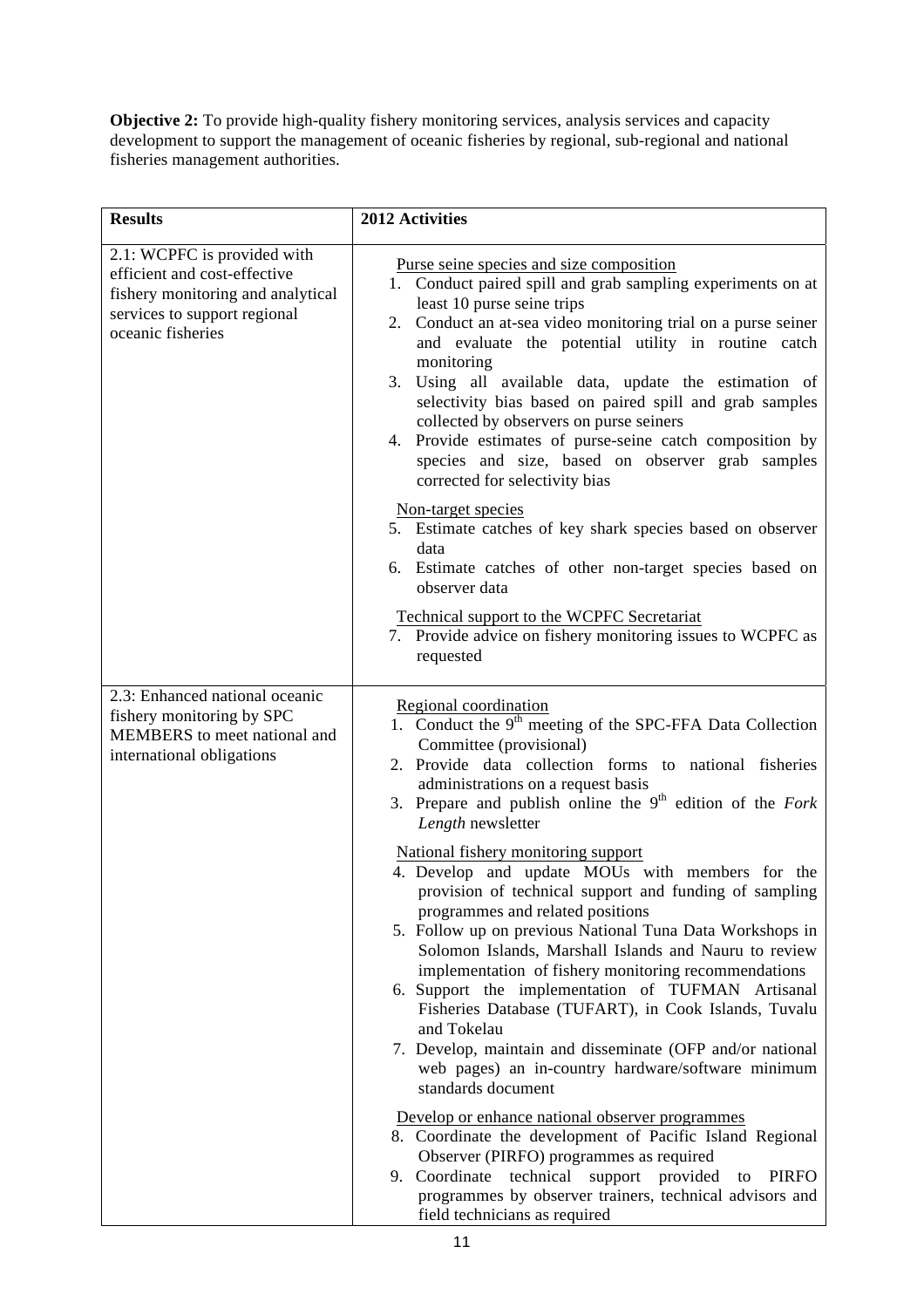|                                                                                                             | 10. Develop Competency Based Training (CBT) standards<br>11. Develop other regional standards for PIRFO programmes<br>in collaboration with FFA, WCPFC Secretariat, DCC,<br>etc., and supervise the PIRFO website<br>12. Data collection protocols are improved as required<br>through paired sampling on purse seiners, the use of<br>motion-compensated scales and other special projects<br>13. Participate in the ISSF purse seine bycatch mitigation<br>project<br>14. Evaluate support required for observer programme in<br>Palau<br>15. Assist with observer pre-selection in Marshall Islands<br>16. Review of sampling programmes in Solomon Islands<br>17. Provide support for the PNG observer programme and<br>development of data collection protocols                                                                                                                                                                                                                                                                                                                                                                                                                                                                                |
|-------------------------------------------------------------------------------------------------------------|-----------------------------------------------------------------------------------------------------------------------------------------------------------------------------------------------------------------------------------------------------------------------------------------------------------------------------------------------------------------------------------------------------------------------------------------------------------------------------------------------------------------------------------------------------------------------------------------------------------------------------------------------------------------------------------------------------------------------------------------------------------------------------------------------------------------------------------------------------------------------------------------------------------------------------------------------------------------------------------------------------------------------------------------------------------------------------------------------------------------------------------------------------------------------------------------------------------------------------------------------------|
|                                                                                                             | Develop or enhance national port sampling programmes<br>18. Review port sampling data quality<br>19. Implement routine port sampling of purse seine landing<br>categories at Noro, Solomon Islands                                                                                                                                                                                                                                                                                                                                                                                                                                                                                                                                                                                                                                                                                                                                                                                                                                                                                                                                                                                                                                                  |
|                                                                                                             | Auditing of national tuna fishery monitoring<br>20. Develop procedures for reviewing data collection systems<br>as part of auditing of national tuna fishery monitoring<br>21. Participate in WCPFC audits of observer programmes as<br>requested by the WCPFC Secretariat                                                                                                                                                                                                                                                                                                                                                                                                                                                                                                                                                                                                                                                                                                                                                                                                                                                                                                                                                                          |
|                                                                                                             | Artisanal fishery monitoring<br>22. Develop resource materials for artisanal tuna fishery<br>monitoring, including an artisanal fishery monitoring<br>guide                                                                                                                                                                                                                                                                                                                                                                                                                                                                                                                                                                                                                                                                                                                                                                                                                                                                                                                                                                                                                                                                                         |
| 2.4: Enhanced capacity of SPC<br><b>MEMBERS</b> in fisheries<br>monitoring, data management and<br>data use | <b>Support for National Tuna Data Coordinators</b><br>1. Conduct a national tuna data workshop in Vanuatu (with<br>DM section)<br>2. Conduct a National Artisanal Tuna Data Workshop in<br>Tuvalu (with DM section)<br>3. Hold the annual regional Tuna Data Workshop (April<br>2012) (with DM section)<br>Observer training<br>Sub-Regional Observer Training Course for Cook Is,<br>1.<br>French Polynesia and Samoa in Apia<br>2. National observer upgrade training for cadets in FSM<br>Sub-Regional Observer Training Course for FSM & Palau<br>3.<br>in Pohnpei<br>4. Sub-Regional Observer Training Course for Fiji and<br>Tonga in Suva<br>5. Assist with Sub-Regional Observer Training Course for<br>PNG and Tuvalu in Kavieng and develop auditing<br>procedures for observer training courses and institutions<br>6. National Observer Training Course for Solomon Islands<br>in Honiara<br>7. Sub-Regional Observer Training Course for Niue,<br>Tokelau, Tuvalu and Vanuatu in Port Vila<br>Assist with Sub-Regional Observer Training Course for<br>8.<br>PNG and Palau in Kavieng and develop auditing<br>procedures for observer training courses and institutions<br>9. National Observer Training Course for Kiribati in Tarawa |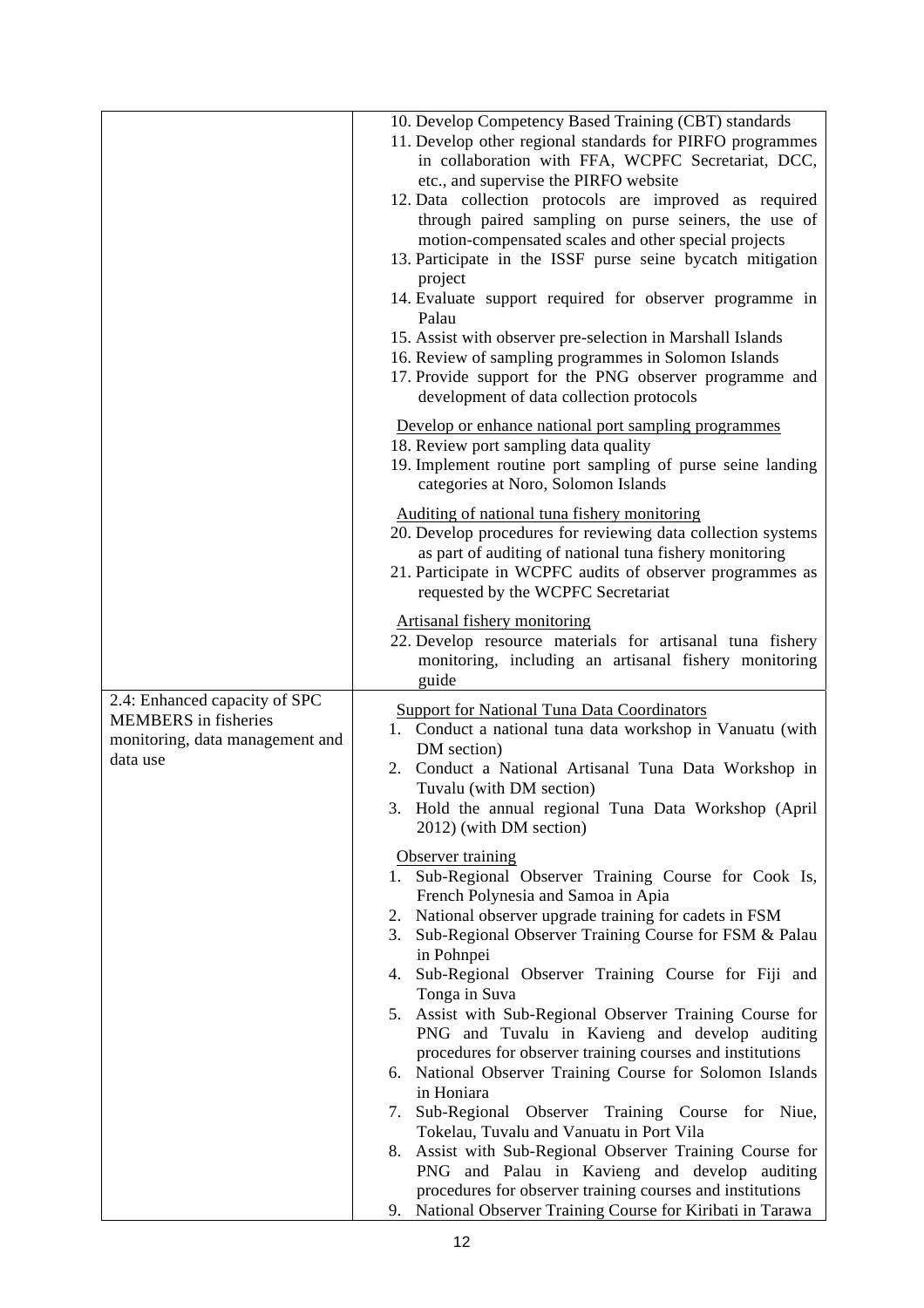| 10. Assist with Sub-Regional Observer Training Course for<br>PNG and Palau in Kavieng and develop auditing<br>procedures for observer training courses and institutions<br>11. National Observer Training Course for Marshall islands in<br>Majuro<br>12. Sub-Regional Observer Training Course for Fiji, Nauru,<br>Tuvalu and Vanuatu in Port Vila<br>Other observer programme support<br>1. Conduct an Observer Trainers Workshop and Observer<br><b>Trainer Certification</b><br>2. Produce Longline and Purse Seine Observer Guides<br>3. Conduct an observer debriefing workshop<br>4. Provide debriefer training during in-country visits or in<br>workshops<br>Hold the Regional Observer Coordinators Workshop<br>5.<br>Host 4 fishery monitoring training attachments (including<br>6.<br>Solomon Islands and Palau). |
|--------------------------------------------------------------------------------------------------------------------------------------------------------------------------------------------------------------------------------------------------------------------------------------------------------------------------------------------------------------------------------------------------------------------------------------------------------------------------------------------------------------------------------------------------------------------------------------------------------------------------------------------------------------------------------------------------------------------------------------------------------------------------------------------------------------------------------|
|                                                                                                                                                                                                                                                                                                                                                                                                                                                                                                                                                                                                                                                                                                                                                                                                                                |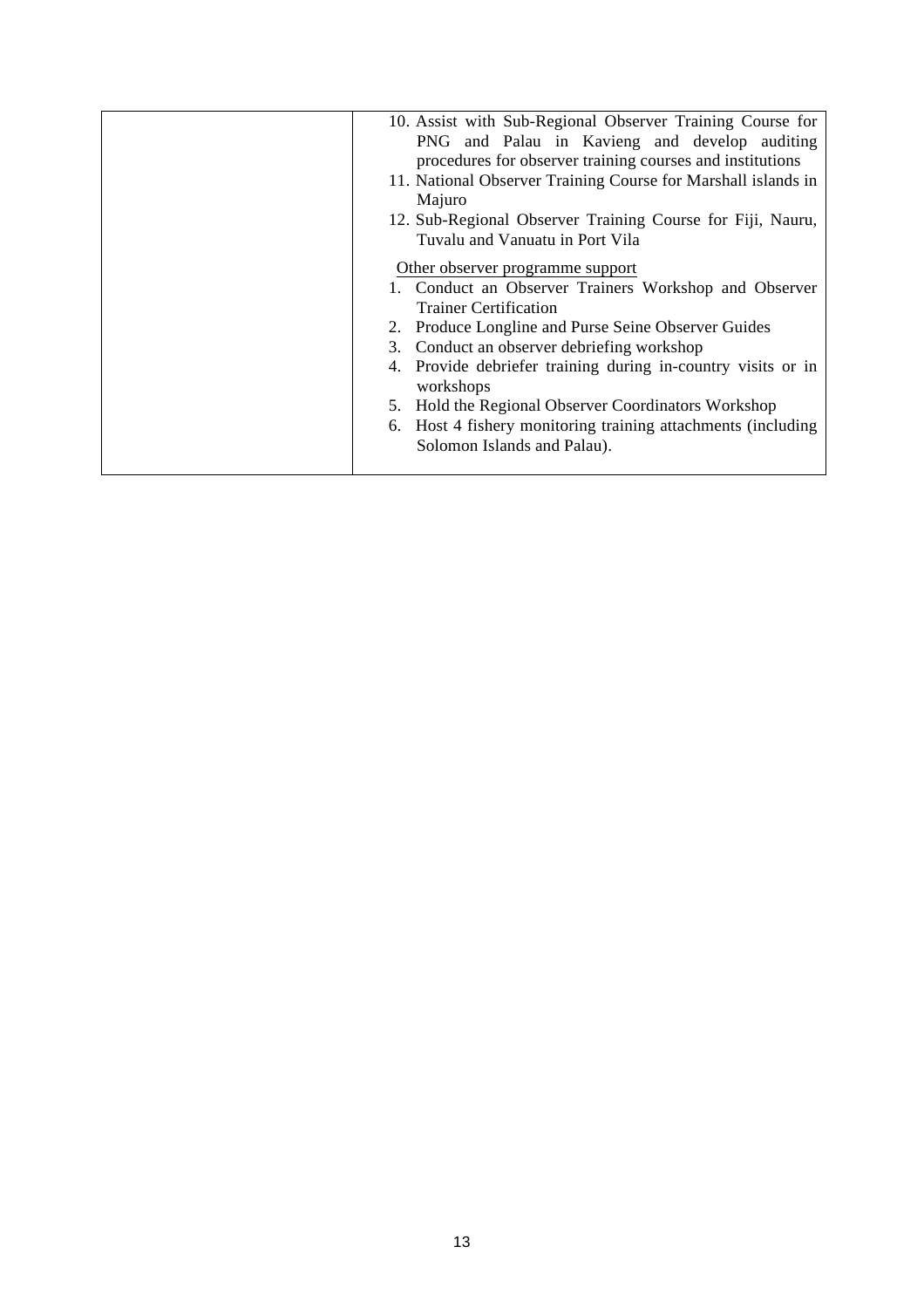**Objective 3:** To provide high-quality data management services and capacity development to support the management of oceanic fisheries by regional, sub-regional and national fisheries management authorities.

| <b>Results</b>                                                                                                                   | 2012 Activities                                                                                                                                                                                                                                                                                                                                                                                                                                                                                                                                                                                                                                                                                                                           |
|----------------------------------------------------------------------------------------------------------------------------------|-------------------------------------------------------------------------------------------------------------------------------------------------------------------------------------------------------------------------------------------------------------------------------------------------------------------------------------------------------------------------------------------------------------------------------------------------------------------------------------------------------------------------------------------------------------------------------------------------------------------------------------------------------------------------------------------------------------------------------------------|
| 3.1: WCPFC is provided with<br>efficient and cost-effective data<br>management services to support<br>regional oceanic fisheries | Compile and manage WCPFC databases<br>1. Compile, quality check and manage the WCPFC<br>databases (Annual catch estimates, Aggregated catch and<br>effort data, Operational (logsheet) data, Aggregate Size<br>composition data)<br>2. Review Chinese data and liaise with China to address<br>problems relating to catch attribution<br>3. Incorporate shark species data into WPCFC databases                                                                                                                                                                                                                                                                                                                                           |
|                                                                                                                                  | <b>Routine Papers for WCPFC meetings</b><br>4. Scientific data provided to the Commission<br>5. Annual catch estimates for the WCPFC Area<br>6. Overview of WCPFC tuna fisheries. Including economic<br>conditions<br>7. Recent changes in scientific data provided for stock<br>assessments                                                                                                                                                                                                                                                                                                                                                                                                                                              |
|                                                                                                                                  | Data dissemination<br>8. Produce and publish on the commission's website the<br>Tuna Fishery Yearbook (2011), containing annual catch<br>estimates by gear type, flag and species<br>9. Maintain relevant web pages on the WCPFC website -<br>BMIS, data provision tables, ROP data provisions<br>10. Disseminate data to members and others according to the<br>WCPFC rules and procedures<br>11. Prepare and publish public domain data on the WCPFC<br>website                                                                                                                                                                                                                                                                         |
|                                                                                                                                  | <b>ROP Data Management</b><br>12. Entry, quality control and management of the WCPFC<br>ROP data<br>13. Provide advice on ROP data management issues,<br>including SC and TCC papers, as required<br>14. Develop a version of TUBs VIEWER for the WCPFC<br>Secretariat and provide training as requried<br>15. Provide ad hoc ROP Data summaries, as required                                                                                                                                                                                                                                                                                                                                                                             |
|                                                                                                                                  | Technical support to the WCPFC Secretariat<br>16. Provide advice on data-related procedures of the<br>commission, e.g. rules and procedures for the protection,<br>access to and dissemination of non-public domain data<br>and information compiled by the commission; and<br>'Scientific Data to be Provided to the Commission'<br>17. Prepare data summaries for the evaluation of conservation<br>and management measures (CMMs)<br>18. Prepare catch data summaries to determine WCPFC<br>member budget contributions<br>19. Provide monthly updates of tuna fishery database systems<br>20. Provide training to Secretariat staff in CES and Observer<br>Trip Viewer.<br>Technical support to the Western Pacific East Asia Oceanic |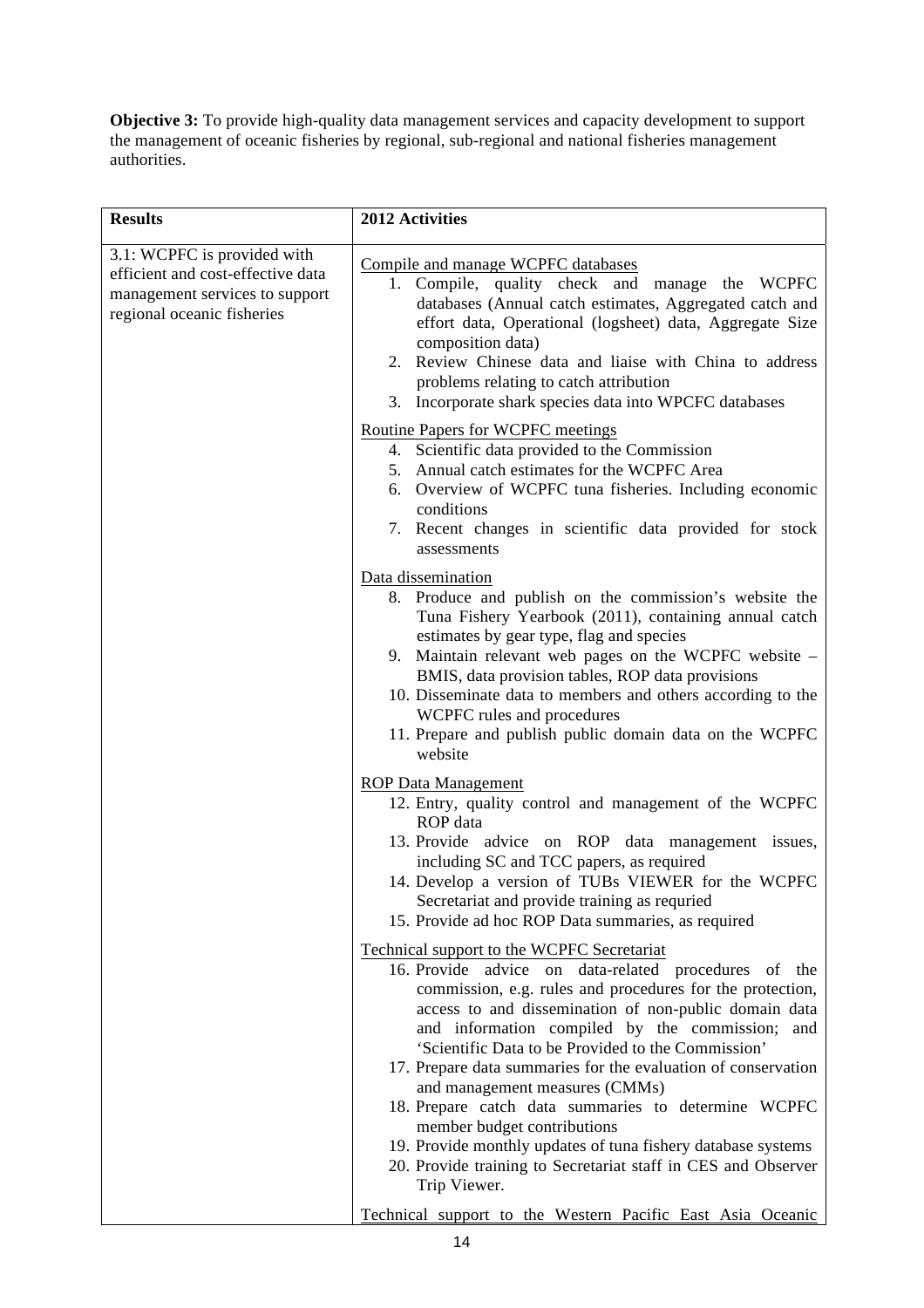|                                                                                                                                                                                               | <b>Fisheries Management Project</b><br>21. Convene national annual catch estimates and data review<br>workshops in Indonesia, Philippines and Vietnam<br>22. Update latest data management software and provide<br>training in Indonesia, Philippines and Vietnam<br>23. Review databases and conduct data collection and<br>management system audits in Indonesia, Vietnam and<br>Philippines<br>24. Import WPEA data into WCPFC databases for use in<br>2012 stock assessments                                                                                                                                                                                                                                                                                                                                                                                                                                                                                                                                                                                                                                                                                                                                                                                                                                                                                                                                                                                                                                                                                                                                                                                                                                                                                                                                                                                                                                                                                                                                                                                                                                                                                |
|-----------------------------------------------------------------------------------------------------------------------------------------------------------------------------------------------|-----------------------------------------------------------------------------------------------------------------------------------------------------------------------------------------------------------------------------------------------------------------------------------------------------------------------------------------------------------------------------------------------------------------------------------------------------------------------------------------------------------------------------------------------------------------------------------------------------------------------------------------------------------------------------------------------------------------------------------------------------------------------------------------------------------------------------------------------------------------------------------------------------------------------------------------------------------------------------------------------------------------------------------------------------------------------------------------------------------------------------------------------------------------------------------------------------------------------------------------------------------------------------------------------------------------------------------------------------------------------------------------------------------------------------------------------------------------------------------------------------------------------------------------------------------------------------------------------------------------------------------------------------------------------------------------------------------------------------------------------------------------------------------------------------------------------------------------------------------------------------------------------------------------------------------------------------------------------------------------------------------------------------------------------------------------------------------------------------------------------------------------------------------------|
| 3.2: The oceanic fisheries<br>management initiatives of FFA<br>and other sub-regional fisheries<br>organisations are supported by<br>efficient and cost-effective data<br>management services | Provision and receipt of data and database systems<br>1. Provide quarterly updates of the CES data system<br>incorporating logsheet data, catch by EEZ and public<br>domain data to the FFA Secretariat, PNA Office and the<br>Te Vaka Moana (TVM) Secretariat<br>Improve estimates in the EEZ database, including monthly<br>2.<br>time stratification, stratification by set type for purse<br>seine, inclusion of longline effort, improve estimates of<br>raising factors using VMS-Logsheet reconciliation data<br>3. Provide CES training to FFA staff, as required<br>4. Provide CES training to PNA Office staff, as required<br>5. Provide CES training to TVM Office staff, as required<br>6. Provide TUBS VIEWER training to FFA and PNA Office<br>staff, as required<br>7. Receive and import US Treaty and FSM Arrangement<br>observer data<br>8. Process the PS-4 forms and import into observer database<br>9. Receive, enter and import US Treaty and FSMA logsheet<br>data<br>10. Receive and import VMS data<br>11. Receive and import FFA vessel register data<br>12. Receive and import regional licensing data<br>13. Review<br>data<br>exchange<br>protocols<br>SPC/FFA<br>for<br>Colloquium<br>14. Request the provision of PNA vessel days for inclusion in<br>a dedicated database which can be queried by CES<br>Provision of reports and data summaries<br>15. Provide routine papers for US Treaty Annual Consultation<br>16. Provide data summaries and reports for the PNA purse<br>seine vessel days scheme<br>17. Provide data summaries and reports for the PNA longline<br>vessel days scheme<br>18. Provide data summaries and reports for TVM initiatives<br>19. Provide data summaries for FFA in advance of WCPFC<br>sessions, as required<br>Joint database initiatives<br>20. Review status of FFA using the TUBS (Observer database<br>system)<br>21. Establish reference table standards between SPC and FFA<br>22. Liaise with FFA to obtain relevant information from the<br>TUBSMAN system as per SPC/FFA data exchange<br>agreement<br>23. Liaise with FFA to conduct an audit of the observer data<br>they enter |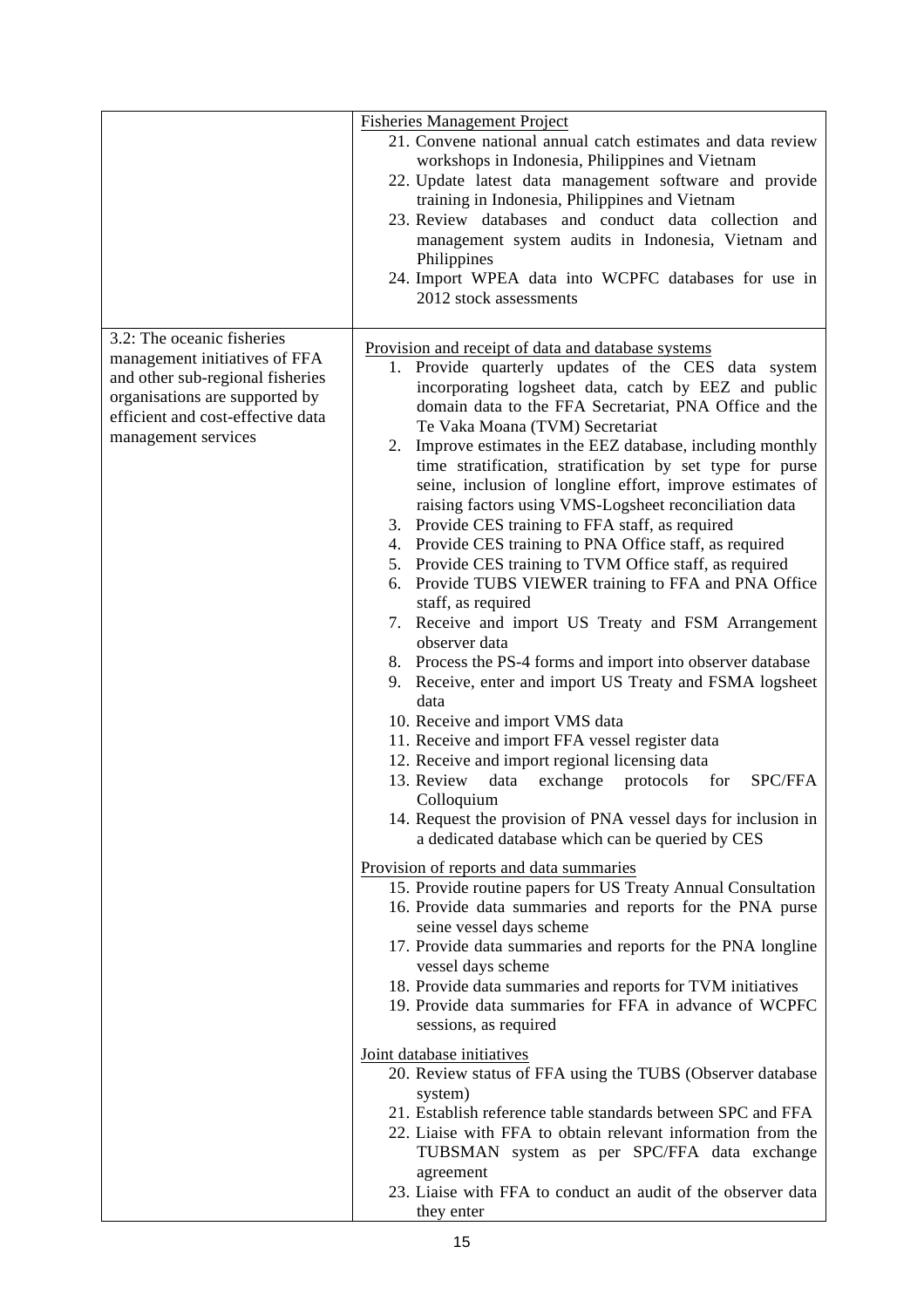|                                                                                                                                                        | 24. Encourage participation in TUFMAN MCS database<br>deployment the output of which is used in FFA regional<br><b>MCS</b><br>25. Provide advice related to the PNA Fisheries Management<br>Information System (FMIS) initiative, as required<br>Development of a licensing report from national<br>TUFMAN systems for submission to PNA<br>Contribute to regional MCS work to detect IUU fishing<br>26. Participate in Regional MCS Working Group<br>27. Participate at Regional Licensing Officers Workshop<br>28. Develop and install tools that assist in Regional MCS<br>work undertaken by FFA<br>29. Participate in regional MCS operations, as required<br>30. Conduct analyses to detect patterns in IUU fishing<br>31. Estimate the level of IUU fishing in the region                                                                                                                                                                                                                                                                                                                                                                                                                                                                                                                                                                                                                                                                                                             |
|--------------------------------------------------------------------------------------------------------------------------------------------------------|----------------------------------------------------------------------------------------------------------------------------------------------------------------------------------------------------------------------------------------------------------------------------------------------------------------------------------------------------------------------------------------------------------------------------------------------------------------------------------------------------------------------------------------------------------------------------------------------------------------------------------------------------------------------------------------------------------------------------------------------------------------------------------------------------------------------------------------------------------------------------------------------------------------------------------------------------------------------------------------------------------------------------------------------------------------------------------------------------------------------------------------------------------------------------------------------------------------------------------------------------------------------------------------------------------------------------------------------------------------------------------------------------------------------------------------------------------------------------------------------|
| 3.3: Enhanced national oceanic<br>fishery data management by SPC<br>MEMBER COUNTRIES to meet<br>national requirements and<br>international obligations | Data processing services<br>1. Manage, register, enter and verify data provided by SPC<br>members<br>a. Logsheet data<br>b. Port Sampling data<br>c. Observer data<br>2. Import data provided by SPC members in electronic form<br>a. Logsheet data<br>b. Port Sampling data<br>c. Observer data<br>3. Conduct and evaluate a trial of observer-based data entry<br>at sea (FSM)<br>4. Provide technical support for data scanning in SPC<br>member countries<br>5. Develop the new database systems with MS SQL back-<br>end<br>a. Logsheet Data Entry/Verification System (for<br>SPC)<br>Provision of database systems<br>6. Install updated TUFMAN systems remotely in fisheries<br>offices on a regular basis<br>7. Conduct visits for TUFMAN installation/training in<br>Samoa and Tokelau, and FSM and Fiji<br>8. Continue ongoing development of the TUFMAN system,<br>including, as top priority,<br>a. Optimise TUFMAN Reports for MS SQL<br>b. Design a TUFMAN data warehouse and consider<br>a new standalone TUFMAN Reporting module<br>which could be web-based, TUFMAN-CES, etc.<br>c. Include Catch by species in the VMS-Logsheet<br><b>Reconciliation Report</b><br>d. Implement new logic for Catch nationality and<br>consider FLEET database<br>Implement the Fiji OFFLOAD NOTIFICATION<br>e.<br>module<br>Enhance the VDS Management System<br>f.<br>Consider better ways of updating the WCPFC<br>g.<br>Yearbook and VMS data in country versions of<br><b>TUFMAN</b> |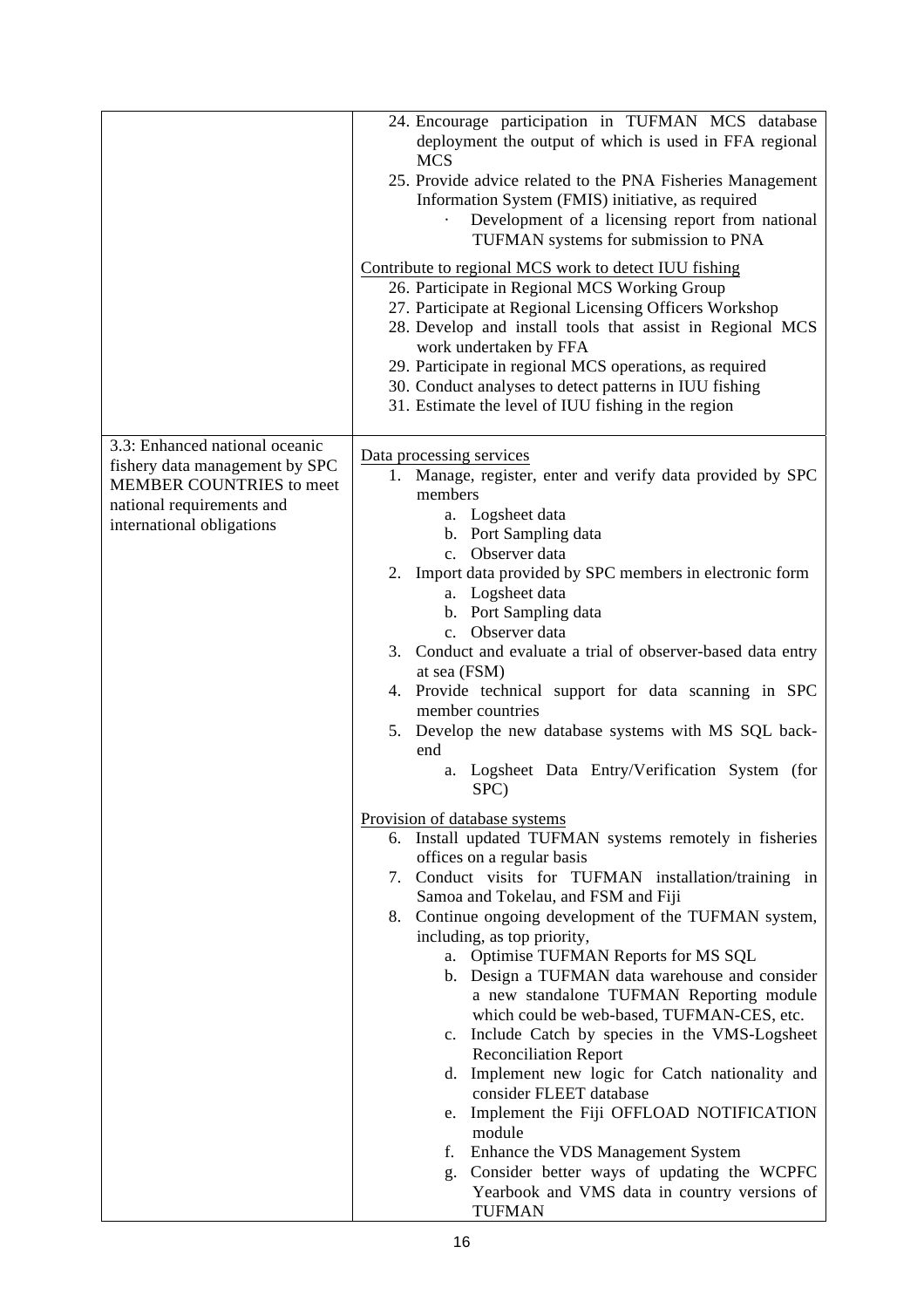| 9. Consider long-term development objectives<br>a. Enhance the VMS data use in TUFMAN and                    |
|--------------------------------------------------------------------------------------------------------------|
| <b>TUBs</b>                                                                                                  |
| b. Investigate and implement alternative GIS to<br><b>MAPINFO</b>                                            |
| 10. Continue development, support and maintenance of other                                                   |
| data systems used by member countries -<br>a. CES                                                            |
| b. TUBS                                                                                                      |
| c. TUBS VIEWER                                                                                               |
| d. TUFMAN Artisanal Fisheries Database (TUF-                                                                 |
| ART)                                                                                                         |
| e. TUFMAN_MCS                                                                                                |
| 11. Enhance capacity of OFP DM staff to better support<br>TUFMAN and TUBS in-country, extending the capacity |
| development to other OFP sections and Coastal Fisheries                                                      |
| 12. Distribute CES Monthly (through the Country web pages)                                                   |
| 13. Distribute the Observer Trip Viewer System / TUBS                                                        |
| VIEWER (through the Country web pages) on a monthly                                                          |
| basis<br>14. National installations of TUBS (observer database system)                                       |
| in PNG and Cook Islands                                                                                      |
| 15. Compile a basic list of observer trips conducted by sub-                                                 |
| regional and national observer programmes to determine                                                       |
| coverage of observer data provided                                                                           |
| 16. Develop the new database systems                                                                         |
| a. TUBS Viewer System<br>17. Install TUBs in SPC Pohnpei including training of data                          |
| entry staff.                                                                                                 |
| 18. Improve MCS capabilities to identify IUU fishing using                                                   |
| database system                                                                                              |
| 19. Participate in regional IMS (Information Management                                                      |
| Systems) development initiatives<br>a. Meeting(s) to discuss strategy for implementation                     |
| of OFP systems at PNG/NFA                                                                                    |
| b. Site visits to integrate TUFMAN and TUBS into                                                             |
| PNG/NFA FIMS system                                                                                          |
| Meeting(s) to discuss strategy for implementation<br>$c_{\cdot}$                                             |
| of OFP systems at Cook Islands<br>d. Site visits to integrate TUFMAN and TUBS into                           |
| Cook Islands IMS system                                                                                      |
| maintain and disseminate<br>20. Develop,<br>an in-country                                                    |
| hardware/software minimum standards document                                                                 |
| Improving data quality and coverage                                                                          |
| 21. Develop the new database systems                                                                         |
| a. Observer Debriefing Database System                                                                       |
| b. Observer Data Auditing System<br>c. TUFMAN Logsheet data Audit System                                     |
| 22. Conduct in-country and remote national TUFMAN data                                                       |
| audits                                                                                                       |
| Solomon Islands, PNG, Cook Islands and one<br>а.                                                             |
| other country                                                                                                |
| b. Include SPC-entered logsheet, unloading and port<br>sampling comparisons as standard remote audit         |
| checks                                                                                                       |
| 23. Conduct in-country and remote national OBSERVER data                                                     |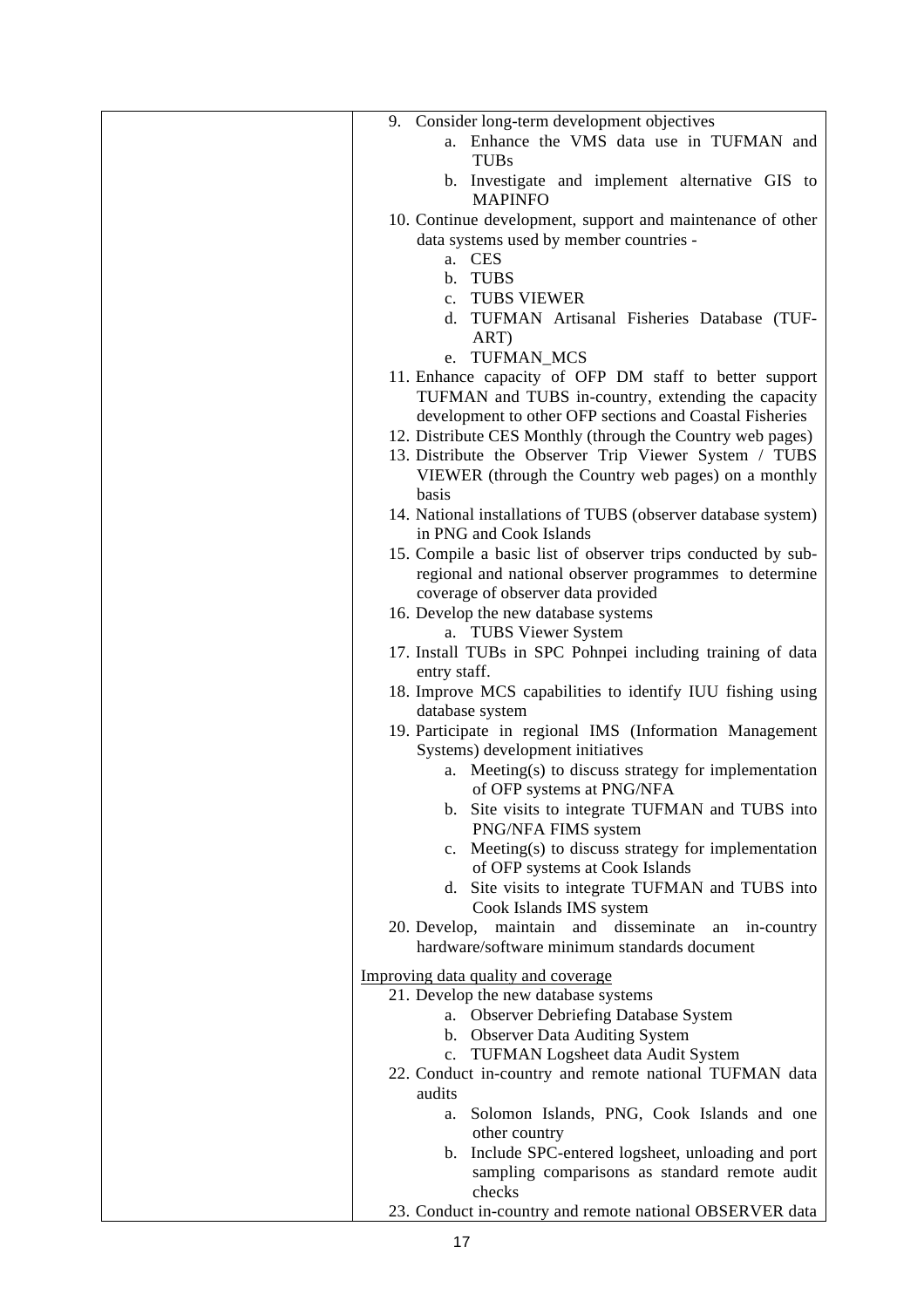|                                                                                                                | audits<br>a. PNG/NFA, on a regular basis<br>24. Implement OBSERVER DATA ENTRY Helpdesk to<br>identify and rectify problems<br>25. Conduct port sampling data quality screening at SPC<br>using PORT Admin system<br>26. Import data provide from the PNG/NFA EFORMS<br>initiative and compare it with (i) VMS data and (ii)<br>Logbook data to provide advice on quality issues back to<br>PNG/NFA<br>27. Commence development of a data quality control module<br>post-entry logsheet checking system at SPC<br>28. Commence development of a data quality control module<br>post-entry observer checking system at SPC<br>29. Enhance tools to check the coverage of logsheet data<br>30. Develop workbooks, standards and general documentation<br>for data quality control and auditing<br>31. Identify data gaps and follow up with countries regarding<br>submission of missing data<br>Online data Summaries<br>32. Enhance the SPC/OFP in-country web pages and provide<br>training to national fisheries officers in accessing these<br>web pages                                                                                                                                                                                                                                                                                                            |
|----------------------------------------------------------------------------------------------------------------|-----------------------------------------------------------------------------------------------------------------------------------------------------------------------------------------------------------------------------------------------------------------------------------------------------------------------------------------------------------------------------------------------------------------------------------------------------------------------------------------------------------------------------------------------------------------------------------------------------------------------------------------------------------------------------------------------------------------------------------------------------------------------------------------------------------------------------------------------------------------------------------------------------------------------------------------------------------------------------------------------------------------------------------------------------------------------------------------------------------------------------------------------------------------------------------------------------------------------------------------------------------------------------------------------------------------------------------------------------------------------|
| 3.4: Enhanced capacity of SPC<br><b>MEMBER COUNTRIES in</b><br>oceanic fishery data management<br>and data use | Capacity development<br>1. Conduct the Sixth Annual Tuna Data Workshop (April<br>2012)<br>2. Conduct the Regional TUFMAN Workshop<br>3. Liaise with OFP Fisheries Monitoring Section to conduct<br>a national tuna data workshops in Vanuatu.<br>4. Liaise with OFP Fisheries Monitoring Section to conduct<br>a national artisanal fisheries data workshop in Tuvalu<br>5. Assist countries prepare Part 1 National Reports for<br>WCPFC SC<br>Train national tuna fishery data management staff in the<br>6.<br>use of TUFMAN and other database and sampling<br>programme management software during in-country visits<br>to FSM, Samoa, Tokelau and Fiji and other relevant<br>countries<br>7. Develop training resources for TUFMAN and TUF-ART<br>8. Host training attachments in data management principals<br>and database systems for fisheries officers from Tonga,<br>PNG and other relevant countries<br>9. Assist countries improve national capacity through funded<br>data entry positions in FSM<br>10. Assist countries improve their fisheries IT infrastructure,<br>including -<br>a. Provision of new scanners in relevant member<br>countries<br>b. Provision of new network servers in relevant<br>member countries<br>11. Provision of <i>ad hoc</i> national support through provision of<br>data summaries and advice during WCPFC meetings. |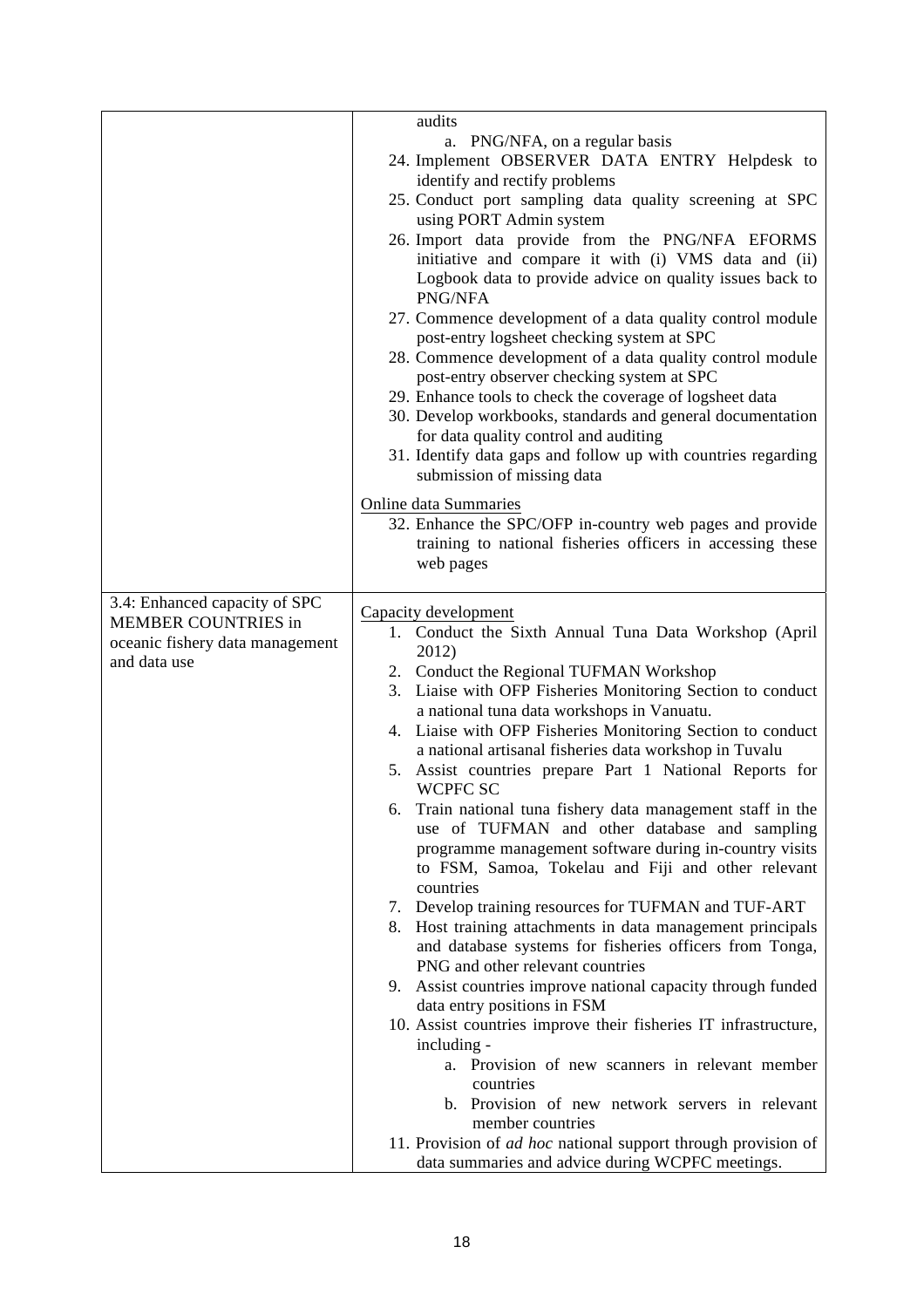**Objective 4:** To improve understanding of pelagic ecosystems in the western and central Pacific Ocean.

| <b>Results</b>                                                                                                                                                                                     | 2012 Activities                                                                                                                                                                                                                                                                                                                                                                                                                                                                                                                                                                                                                                                                                                                                                                                                                                                                                                                                                                                  |
|----------------------------------------------------------------------------------------------------------------------------------------------------------------------------------------------------|--------------------------------------------------------------------------------------------------------------------------------------------------------------------------------------------------------------------------------------------------------------------------------------------------------------------------------------------------------------------------------------------------------------------------------------------------------------------------------------------------------------------------------------------------------------------------------------------------------------------------------------------------------------------------------------------------------------------------------------------------------------------------------------------------------------------------------------------------------------------------------------------------------------------------------------------------------------------------------------------------|
| 4.1: Enhanced data on the<br>biological characteristics of<br>oceanic species and their<br>environment are available to<br>support stock assessment and<br>ecosystem-based fisheries<br>management | Tuna tagging<br>1. Conduct tuna tagging campaigns in the western and<br>central Pacific for the provision of data for stock<br>assessment $-$ in 2012, one two-month cruise in PNG and<br>one 4 week cruise in the central Pacific.<br>2. Publish analyses of horizontal and vertical movements of<br>equatorial tuna in peer-reviewed literature<br>3. Publish temporal changes in exploitation and FAD<br>impacts in peer reviewed literature<br>4. Implement tag recovery programme, including on catcher<br>vessel, transhipment, unloading and cannery locations<br>5. Implement 50 tag seeding experiments on purse seiners<br>6. Conduct training of observers in tag recovery during<br>regular observer training workshops<br>7. Continue the validation of tag return data<br>Tuna biological research<br>8. Publish preliminary analyses of bigeye age, growth and<br>reproductive biology in peer reviewed literature.<br>9. Albacore age, growth and reproductive biology published |
| 4.2: Appropriate ecosystem<br>models and analyses are available<br>to inform ecosystem-based<br>fisheries management                                                                               | in peer-reviewed literature<br>Trophic dynamics<br>10. Stomach and muscle samples and fatmeter measurements<br>collected during tagging cruises and observer trips<br>11. Analyses of the impacts of FADs on trophic ecology<br>submitted for publication<br>12. Analyses of albacore diet submitted for publication<br>13. Analyses of the interaction between coastal and oceanic<br>ecosystems published in peer reviewed literature<br>SEAPODYM reference fits for yellowfin tuna and South<br>1.<br>Pacific albacore completed and submitted for publication<br>One report on impact of environmental variability on tuna<br>2.<br>distribution at the regional level                                                                                                                                                                                                                                                                                                                       |
| 4.3: Improved knowledge of the<br>impacts of climate change on<br>oceanic ecosystems to inform<br>adaptation<br>4.4: Regional oceanic fisheries                                                    | Discussion paper on the application of SEAPODYM in<br>3.<br>fisheries management submitted for publication<br>Manuscript accepted on the impacts of climate change on<br>1.<br>skipjack distribution<br>Analyses on the impacts of ocean acidification on tuna<br>2.<br>larval survival and growth completed and<br>'Phase 2' modelling of climate change impacts on tuna<br>3.<br>stocks commenced<br>Analysis examining the potential of predator diet and tuna<br>4.<br>movement to monitor climate change completed<br>Simulations to assess potential impacts of climate change<br>5.<br>on key bycatch species commenced                                                                                                                                                                                                                                                                                                                                                                   |
| policy and decision-making by<br>WCPFC is informed by science-<br>based information and advice on                                                                                                  | <b>Ecological Risk Assessment (ERA)</b><br>1. Provide technical and scientific support for the Bycatch<br>Mitigation Information System (BMIS)<br>BMIS fully populated and accessible online<br>2.                                                                                                                                                                                                                                                                                                                                                                                                                                                                                                                                                                                                                                                                                                                                                                                               |